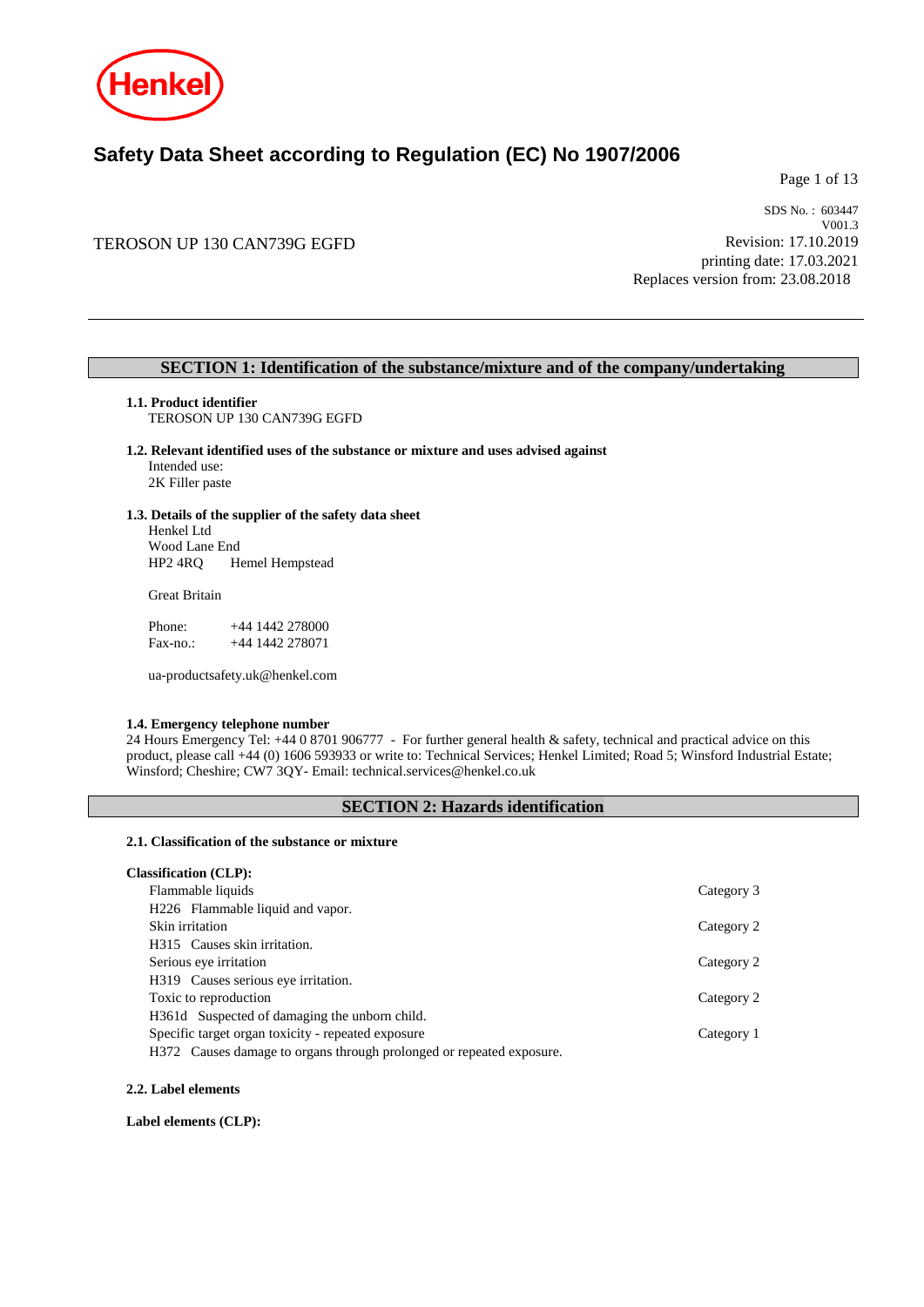| <b>Hazard</b> pictogram:                             |                                                                                                                                                                                                                                                                                     |
|------------------------------------------------------|-------------------------------------------------------------------------------------------------------------------------------------------------------------------------------------------------------------------------------------------------------------------------------------|
| <b>Contains</b>                                      | <b>Styrene</b>                                                                                                                                                                                                                                                                      |
| Signal word:                                         | Danger                                                                                                                                                                                                                                                                              |
| <b>Hazard statement:</b>                             | H226 Flammable liquid and vapor.<br>H315 Causes skin irritation.<br>H319 Causes serious eye irritation.<br>H361d Suspected of damaging the unborn child.<br>H372 Causes damage to organs through prolonged or repeated exposure.                                                    |
| <b>Precautionary statement:</b><br><b>Prevention</b> | P201 Obtain special instructions before use.<br>P210 Keep away from heat, hot surfaces, sparks, open flames and other ignition sources.<br>No smoking.<br>P280 Wear protective gloves/protective clothing/eye protection/face protection.                                           |
| <b>Precautionary statement:</b><br><b>Response</b>   | P302+P352 IF ON SKIN: Wash with plenty of water.<br>P305+P351+P338 IF IN EYES: Rinse cautiously with water for several minutes. Remove<br>contact lenses, if present and easy to do. Continue rinsing.<br>P370+P378 In case of fire: Use CO2, dry chemical, or foam for extinction. |
| <b>Precautionary statement:</b><br><b>Disposal</b>   | P501 Dispose of contents/container in accordance with national regulation.                                                                                                                                                                                                          |

### **2.3. Other hazards**

Not fulfilling Persistent, Bioaccumulative and Toxic (PBT), very Persistent and very Bioaccumulative (vPvB) criteria.

# **SECTION 3: Composition/information on ingredients**

### **3.2. Mixtures**

**General chemical description:** Car-care product **Base substances of preparation:** Polyester

### **Declaration of the ingredients according to CLP (EC) No 1272/2008:**

| <b>Hazardous components</b> | <b>EC Number</b>     | content    | Classification        |
|-----------------------------|----------------------|------------|-----------------------|
| CAS-No.                     | <b>REACH-Reg No.</b> |            |                       |
| Styrene                     | 202-851-5            | $10 - 20%$ | Flam. Liq. 3          |
| $100 - 42 - 5$              | 01-2119457861-32     |            | H <sub>226</sub>      |
|                             |                      |            | Acute Tox. 4          |
|                             |                      |            | H332                  |
|                             |                      |            | Asp. Tox. 1           |
|                             |                      |            | H304                  |
|                             |                      |            | Eye Irrit. 2          |
|                             |                      |            | H319                  |
|                             |                      |            | Skin Irrit. 2         |
|                             |                      |            | H315                  |
|                             |                      |            | STOT RE 1; Inhalation |
|                             |                      |            | H372                  |
|                             |                      |            | Repr. 2               |
|                             |                      |            | H361d                 |
|                             |                      |            | Aquatic Chronic 3     |
|                             |                      |            | H412                  |
|                             |                      |            | STOT SE <sub>3</sub>  |
|                             |                      |            | H335                  |

**For full text of the H - statements and other abbreviations see section 16 "Other information".**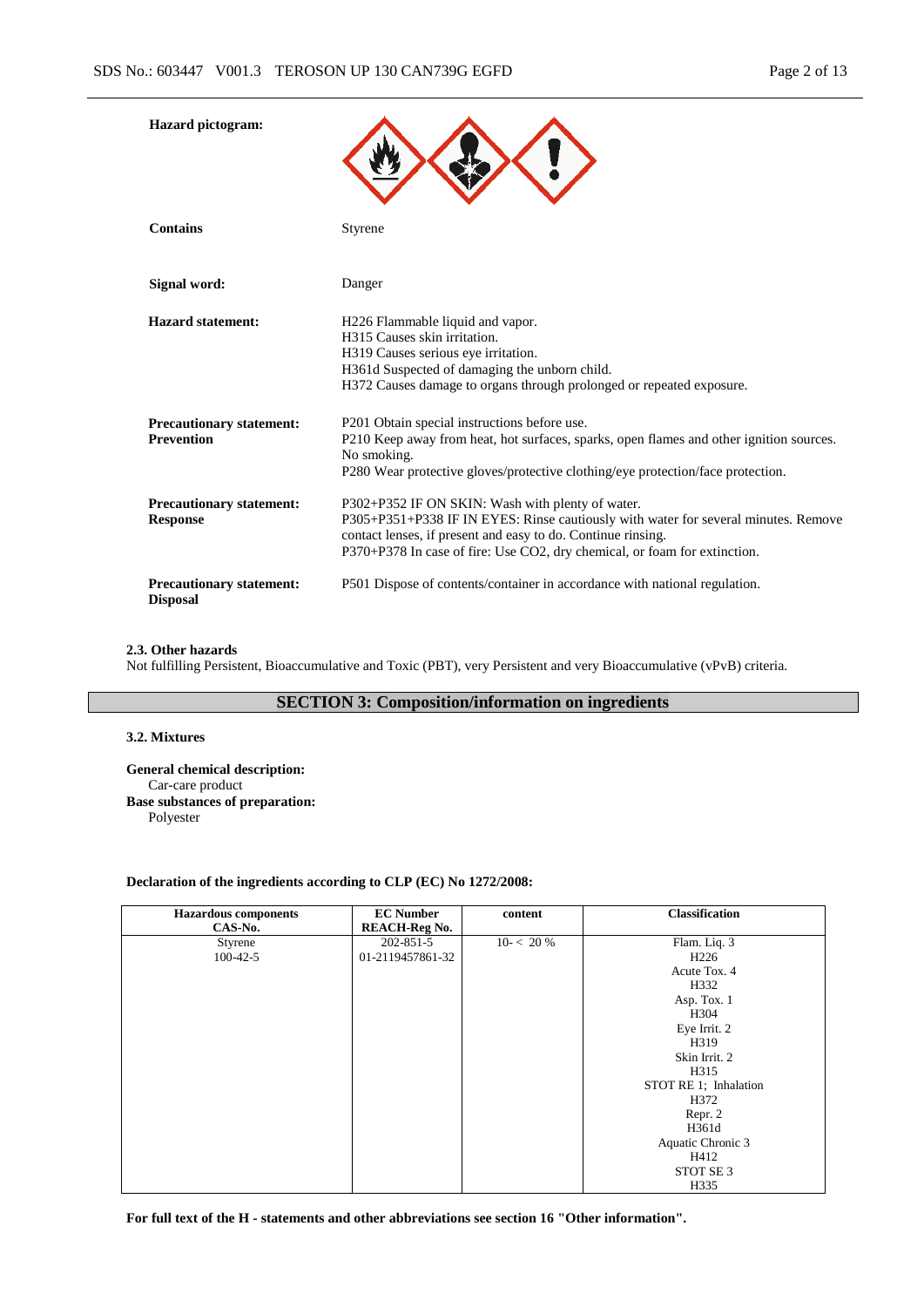#### **Substances without classification may have community workplace exposure limits available.**

# **SECTION 4: First aid measures**

### **4.1. Description of first aid measures**

General information: Symptoms of poisoning may occur even after several hours, continue medical observation for at least 48 hours after the accident.

Inhalation: Move to fresh air, consult doctor if complaint persists.

Skin contact: IF ON SKIN: Wash with plenty of soap and water. In case of adverse health effects seek medical advice.

Eye contact:

IF IN EYES: Rinse cautiously with water for several minutes. Remove contact lenses, if present and easy to do. Continue rinsing.

Ingestion: Rinse mouth, drink 1-2 glasses of water, do not induce vomiting, consult a doctor.

### **4.2. Most important symptoms and effects, both acute and delayed**

EYE: Irritation, conjunctivitis.

SKIN: Redness, inflammation.

**4.3. Indication of any immediate medical attention and special treatment needed**

See section: Description of first aid measures

### **SECTION 5: Firefighting measures**

**5.1. Extinguishing media Suitable extinguishing media:** All common extinguishing agents are suitable.

**Extinguishing media which must not be used for safety reasons:** High pressure waterjet

**5.2. Special hazards arising from the substance or mixture** In case of fire toxic gases can be released.

#### **5.3. Advice for firefighters**

Wear self-contained breathing apparatus. Wear protective equipment.

#### **SECTION 6: Accidental release measures**

**6.1. Personal precautions, protective equipment and emergency procedures**

Wear protective equipment. Avoid contact with skin and eyes. Keep unprotected persons away. Danger of slipping on spilled product.

#### **6.2. Environmental precautions**

Do not empty into drains / surface water / ground water.

#### **6.3. Methods and material for containment and cleaning up**

Dispose of contaminated material as waste according to Section 13. Remove with liquid-absorbing material (sand, peat, sawdust).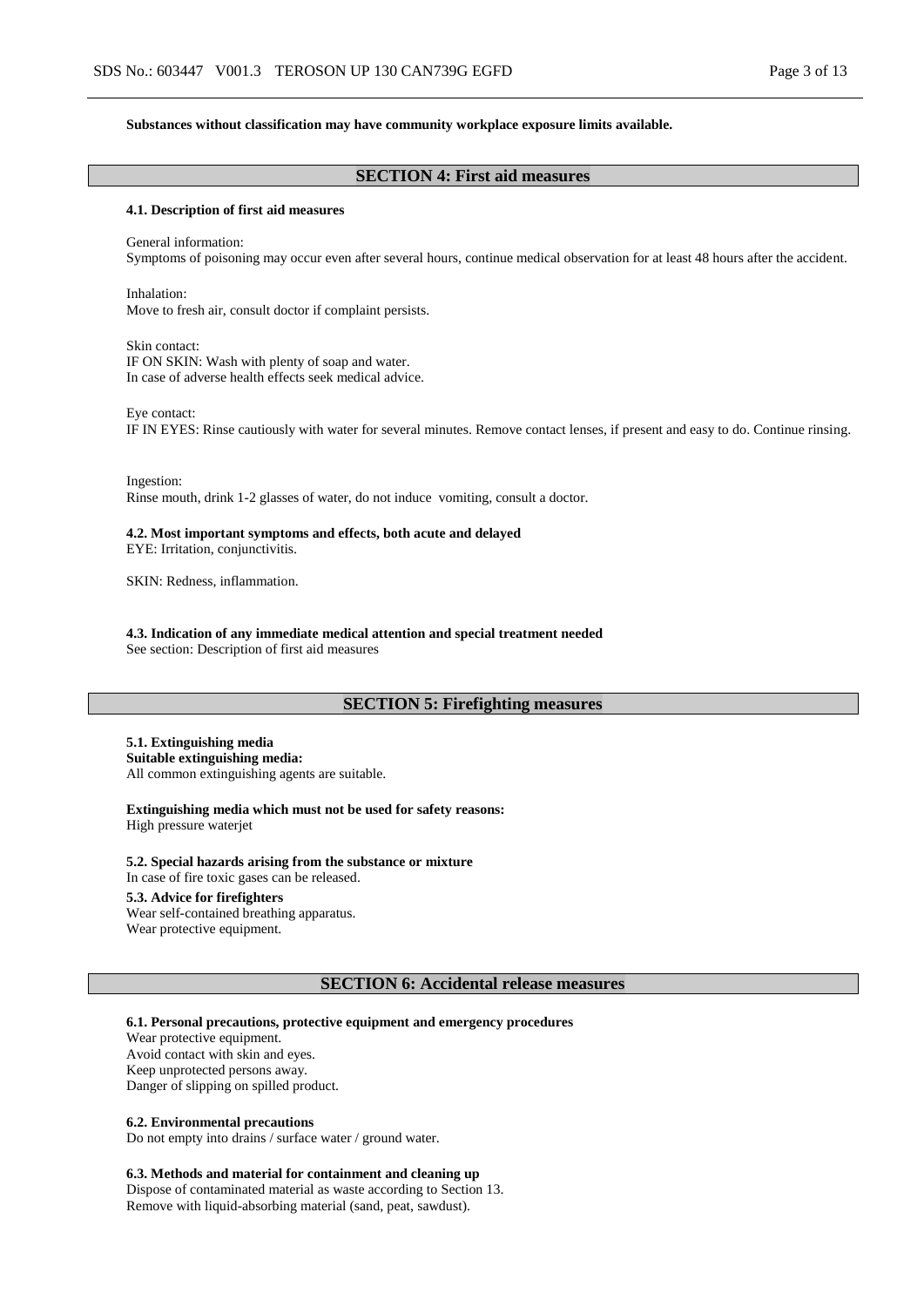#### **6.4. Reference to other sections**

See advice in section 8

# **SECTION 7: Handling and storage**

### **7.1. Precautions for safe handling**

Avoid open flames and sources of ignition. Ground/bond container and receiving equipment. Use explosion proof electric equipment. Use only non-sparking tools. Take precautionary measures against static discharge.

Hygiene measures:

Wash hands before work breaks and after finishing work. Do not eat, drink or smoke while working. Take off contaminated clothing and wash before reuse.

### **7.2. Conditions for safe storage, including any incompatibilities**

Ensure good ventilation/extraction. Temperatures between  $+ 5$  °C and  $+ 35$  °C Store in a cool, dry place. Keep container tightly sealed.

**7.3. Specific end use(s)** 2K Filler paste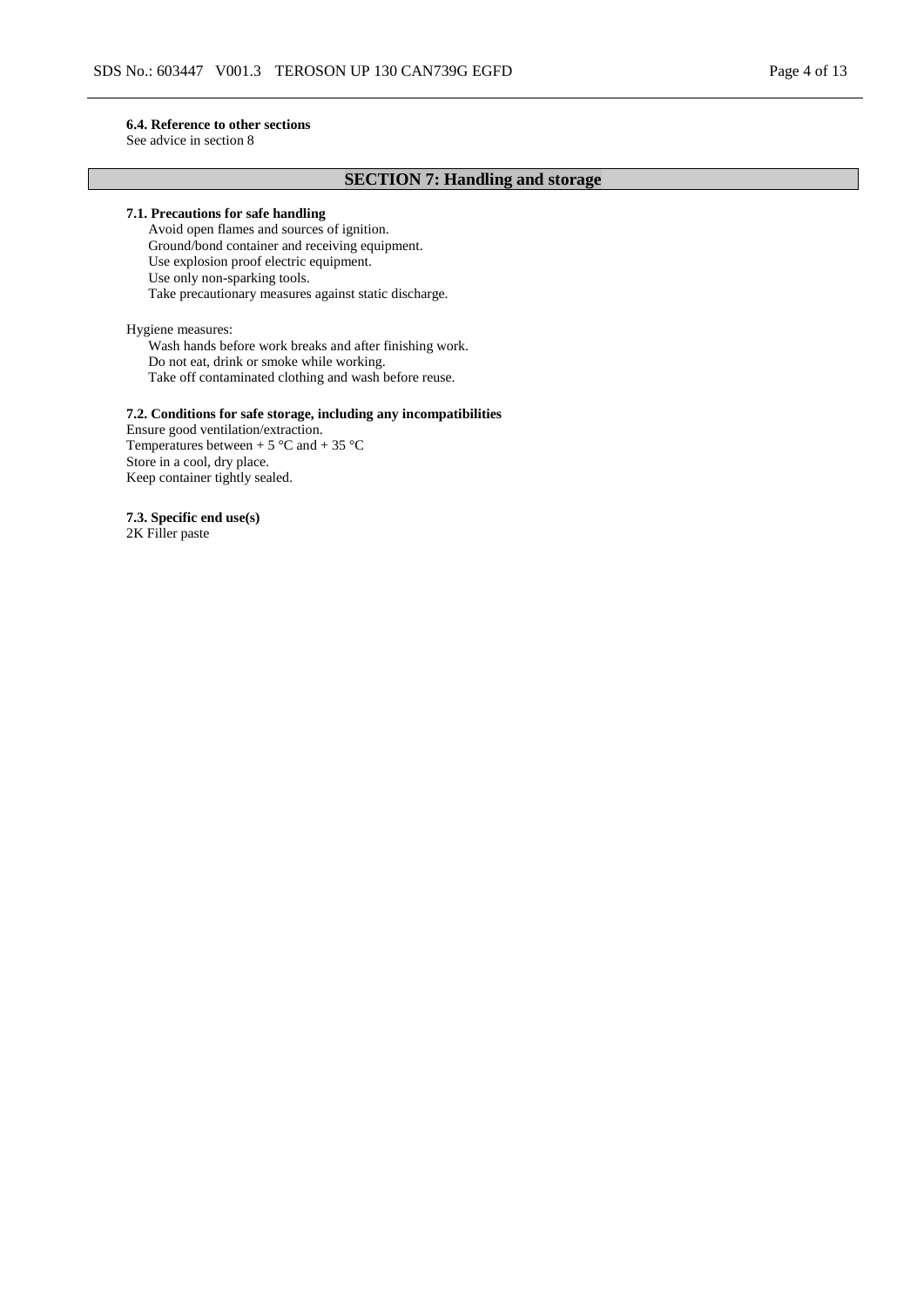# **8.1. Control parameters**

# **Occupational Exposure Limits**

Valid for

Great Britain

| <b>Ingredient [Regulated substance]</b>           | ppm | mg/m <sup>3</sup> | Value type                           | Short term exposure limit<br>category / Remarks | <b>Regulatory list</b> |
|---------------------------------------------------|-----|-------------------|--------------------------------------|-------------------------------------------------|------------------------|
| Dolomite<br>16389-88-1<br>[DUST, INHALABLE DUST]  |     | 10                | Time Weighted Average<br>(TWA):      |                                                 | EH40 WEL               |
| Dolomite<br>16389-88-1<br>[DUST, RESPIRABLE DUST] |     |                   | Time Weighted Average<br>(TWA):      |                                                 | EH40 WEL               |
| Styrene<br>$100-42-5$<br>[STYRENE]                | 250 | 1.080             | Short Term Exposure<br>Limit (STEL): |                                                 | EH40 WEL               |
| Styrene<br>$100-42-5$<br>[STYRENE]                | 100 | 430               | Time Weighted Average<br>(TWA):      |                                                 | EH40 WEL               |

# **Occupational Exposure Limits**

Valid for Ireland

| <b>Ingredient [Regulated substance]</b>                                          | ppm | mg/m <sup>3</sup> | Value type                                  | Short term exposure limit<br>category / Remarks | <b>Regulatory list</b> |
|----------------------------------------------------------------------------------|-----|-------------------|---------------------------------------------|-------------------------------------------------|------------------------|
| Dolomite<br>16389-88-1<br>[DUSTS, NON-SPECIFIC, RESPIRABLE]                      |     |                   | Time Weighted Average<br>(TWA):             |                                                 | IR OEL                 |
| Dolomite<br>16389-88-1<br><b>IDUSTS, NON-SPECIFIC, TOTAL</b><br><b>INHALABLE</b> |     | 10                | Time Weighted Average<br>(TWA):             |                                                 | IR OEL                 |
| Styrene<br>$100-42-5$<br><b>STYRENEI</b>                                         | 20  | 85                | Time Weighted Average<br>(TWA):             |                                                 | IR OEL                 |
| Styrene<br>$100-42-5$<br>[STYRENE]                                               | 40  | 170               | <b>Short Term Exposure</b><br>Limit (STEL): | 15 minutes                                      | IR OEL                 |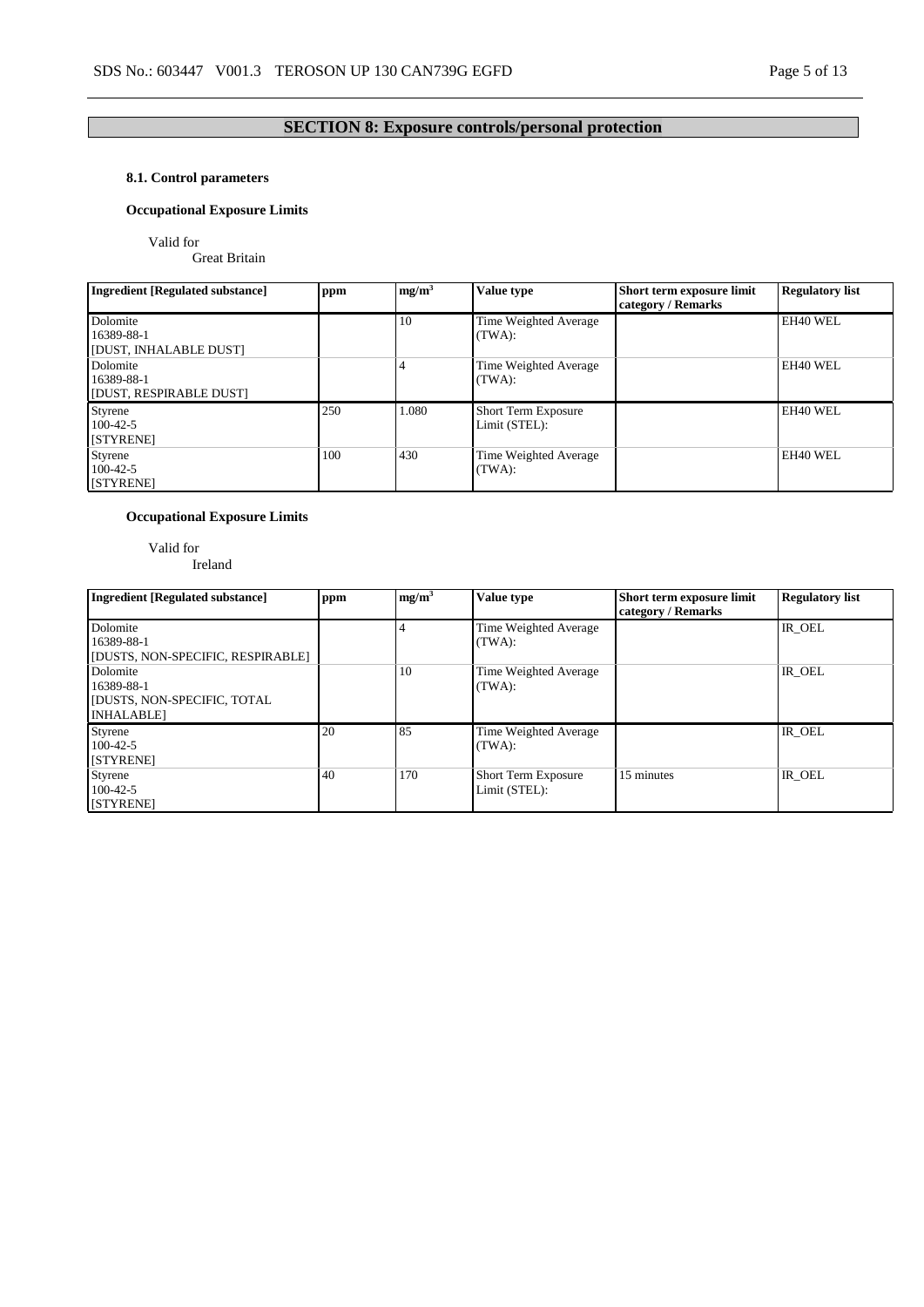# **Predicted No-Effect Concentration (PNEC):**

| Name on list              | <b>Environmental Exposure</b><br>Compartment | period | <b>Value</b>         |     |                     |        | <b>Remarks</b> |
|---------------------------|----------------------------------------------|--------|----------------------|-----|---------------------|--------|----------------|
|                           |                                              |        | mg/l                 | ppm | mg/kg               | others |                |
| Styrene<br>$100-42-5$     | aqua<br>(freshwater)                         |        | $0,028$ mg/l         |     |                     |        |                |
| Styrene<br>$100-42-5$     | aqua (marine<br>water)                       |        | $0,014 \text{ mg}/1$ |     |                     |        |                |
| Styrene<br>$100 - 42 - 5$ | aqua<br><i>(intermittent)</i><br>releases)   |        | $0,04 \text{ mg}/1$  |     |                     |        |                |
| Styrene<br>$100 - 42 - 5$ | sewage<br>treatment plant<br>(STP)           |        | $5 \text{ mg}/1$     |     |                     |        |                |
| Styrene<br>$100-42-5$     | sediment<br>(freshwater)                     |        |                      |     | 0,614<br>mg/kg      |        |                |
| Styrene<br>$100-42-5$     | sediment<br>(marine water)                   |        |                      |     | 0,307<br>mg/kg      |        |                |
| Styrene<br>$100-42-5$     | Soil                                         |        |                      |     | $0.2 \text{ mg/kg}$ |        |                |
| Styrene<br>$100 - 42 - 5$ | Air                                          |        |                      |     |                     |        |                |
| Styrene<br>$100-42-5$     | Predator                                     |        |                      |     |                     |        |                |

# **Derived No-Effect Level (DNEL):**

| Name on list              | <b>Application</b><br>Area | Route of<br><b>Exposure</b> | <b>Health Effect</b>                               | <b>Exposure</b><br><b>Time</b> | <b>Value</b>          | <b>Remarks</b> |
|---------------------------|----------------------------|-----------------------------|----------------------------------------------------|--------------------------------|-----------------------|----------------|
| Styrene<br>$100 - 42 - 5$ | Workers                    | Inhalation                  | Acute/short term<br>exposure -<br>systemic effects |                                | 289 mg/m3             |                |
| Styrene<br>$100-42-5$     | Workers                    | Inhalation                  | Acute/short term<br>exposure - local<br>effects    |                                | $306$ mg/m $3$        |                |
| Styrene<br>$100 - 42 - 5$ | Workers                    | dermal                      | Long term<br>exposure -<br>systemic effects        |                                | $406$ mg/kg           |                |
| Styrene<br>$100 - 42 - 5$ | Workers                    | Inhalation                  | Long term<br>exposure -<br>systemic effects        |                                | $85$ mg/m $3$         |                |
| Styrene<br>$100 - 42 - 5$ | General<br>population      | Inhalation                  | Acute/short term<br>exposure -<br>systemic effects |                                | 174,25 mg/m3          |                |
| Styrene<br>$100 - 42 - 5$ | General<br>population      | Inhalation                  | Acute/short term<br>exposure - local<br>effects    |                                | 182,75 mg/m3          |                |
| Styrene<br>$100 - 42 - 5$ | General<br>population      | dermal                      | Long term<br>exposure -<br>systemic effects        |                                | $343$ mg/kg           |                |
| Styrene<br>$100 - 42 - 5$ | General<br>population      | Inhalation                  | Long term<br>exposure -<br>systemic effects        |                                | $10,2 \text{ mg/m}$ 3 |                |
| Styrene<br>$100 - 42 - 5$ | General<br>population      | oral                        | Long term<br>exposure -<br>systemic effects        |                                | $2,1$ mg/kg           |                |

# **Biological Exposure Indices:**

None

### **8.2. Exposure controls:**

Engineering controls: Ensure good ventilation/extraction.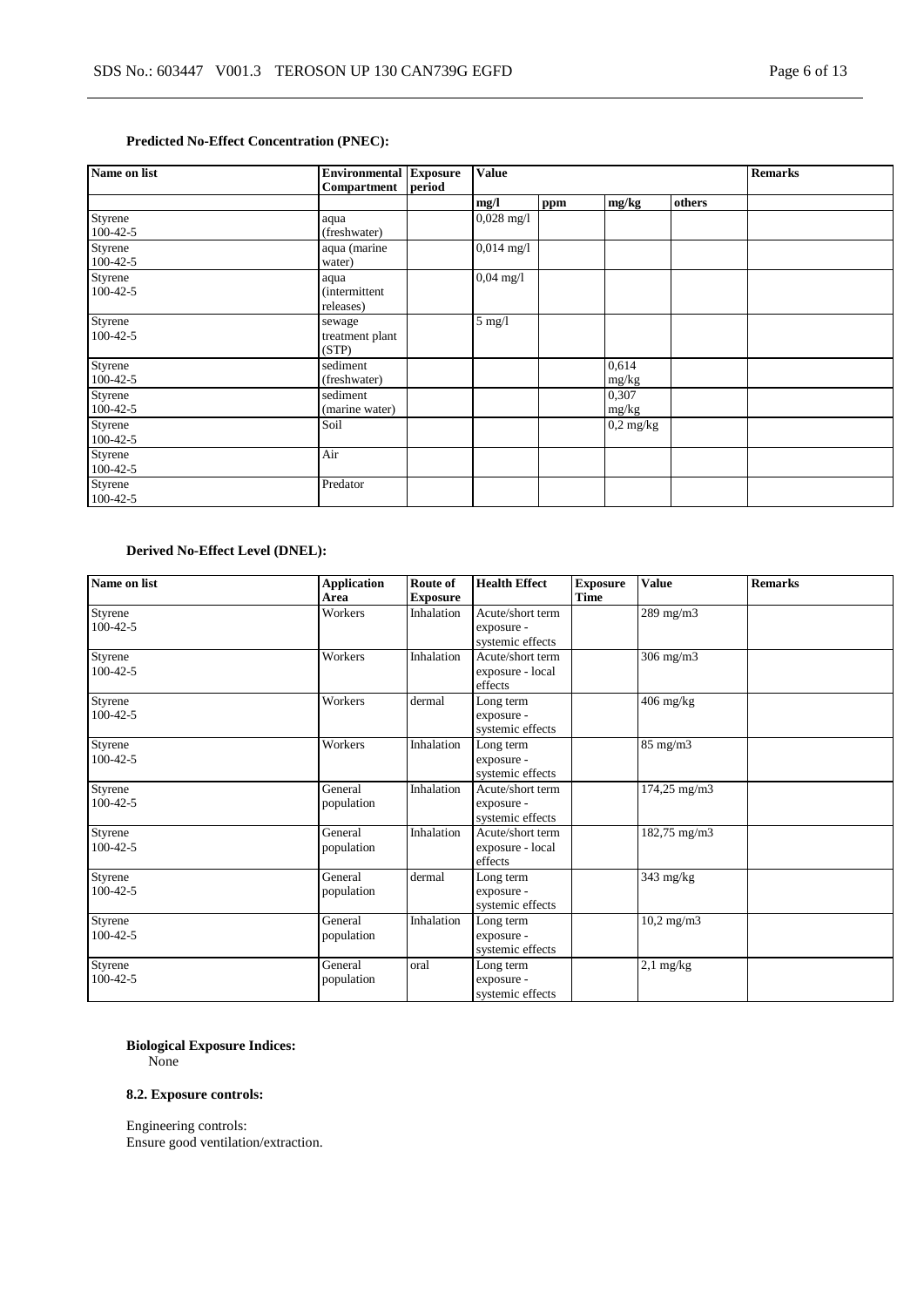#### Respiratory protection:

In case of aerosol formation, we recommend wearing of appropriate respiratory protection equipment with ABEK P2 filter (EN 14387).

This recommendation should be matched to local conditions.

#### Hand protection:

Chemical-resistant protective gloves (EN 374). Suitable materials for short-term contact or splashes (recommended: at least protection index 2, corresponding to > 30 minutes permeation time as per EN 374): Fluorinated rubber (FKM; >= 0.7 mm thickness) Suitable materials for longer, direct contact (recommended: protection index 6, corresponding to > 480 minutes permeation time as per EN 374): Fluorinated rubber (FKM; >= 0.7 mm thickness) This information is based on literature references and on information provided by glove manufacturers, or is derived by analogy with similar substances. Please note that in practice the working life of chemical-resistant protective gloves may be considerably shorter than the permeation time determined in accordance with EN 374 as a result of the many influencing factors (e.g. temperature). If signs of wear and tear are noticed then the gloves should be replaced.

Eye protection: Goggles which can be tightly sealed. Protective eye equipment should conform to EN166.

Skin protection: Wear protective equipment. Protective clothing that covers arms and legs. Protective clothing should conform to EN 14605 for liquid splashes or to EN 13982 for dusts.

Advices to personal protection equipment:

Use only personal protection that's CE-labelled according to Directive 89/686/EEC (Europe) or to Regulation No. 819 of 19 August 1994 (Norway).

The information provided on personal protective equipment is for guidance purposes only. A full risk assessment should be conducted prior to using this product to determine the appropriate personal protective equipment to suit local conditions. Personal protective equipment should conform to the relevant EN standard.

#### **SECTION 9: Physical and chemical properties**

#### **9.1. Information on basic physical and chemical properties**

| 9.1. Information on basic physical and chemical properties |                                    |  |  |  |  |  |
|------------------------------------------------------------|------------------------------------|--|--|--|--|--|
| Appearance                                                 | paste                              |  |  |  |  |  |
|                                                            | liquid                             |  |  |  |  |  |
|                                                            | grey                               |  |  |  |  |  |
| Odor                                                       | characteristic                     |  |  |  |  |  |
| Odour threshold                                            | No data available / Not applicable |  |  |  |  |  |
| pH                                                         | No data available / Not applicable |  |  |  |  |  |
| Melting point                                              | No data available / Not applicable |  |  |  |  |  |
| Solidification temperature                                 | No data available / Not applicable |  |  |  |  |  |
| Initial boiling point                                      | 145 °C (293 °F)                    |  |  |  |  |  |
| Flash point                                                | 35 °C (95 °F)                      |  |  |  |  |  |
| Evaporation rate                                           | No data available / Not applicable |  |  |  |  |  |
| Flammability                                               | No data available / Not applicable |  |  |  |  |  |
| <b>Explosive limits</b>                                    | No data available / Not applicable |  |  |  |  |  |
| Vapour pressure                                            | No data available / Not applicable |  |  |  |  |  |
| Relative vapour density:                                   | No data available / Not applicable |  |  |  |  |  |
| Density                                                    | $1,88$ g/cm3                       |  |  |  |  |  |
| (20 °C (68 °F))                                            |                                    |  |  |  |  |  |
| <b>Bulk</b> density                                        | No data available / Not applicable |  |  |  |  |  |
| Solubility                                                 | No data available / Not applicable |  |  |  |  |  |
| Solubility (qualitative)                                   | No data available / Not applicable |  |  |  |  |  |
| Partition coefficient: n-octanol/water                     | No data available / Not applicable |  |  |  |  |  |
| Auto-ignition temperature                                  | No data available / Not applicable |  |  |  |  |  |
| Decomposition temperature                                  | No data available / Not applicable |  |  |  |  |  |
| Viscosity                                                  | No data available / Not applicable |  |  |  |  |  |
| Viscosity (kinematic)                                      | No data available / Not applicable |  |  |  |  |  |
| <b>Explosive properties</b>                                | No data available / Not applicable |  |  |  |  |  |
| Oxidising properties                                       | No data available / Not applicable |  |  |  |  |  |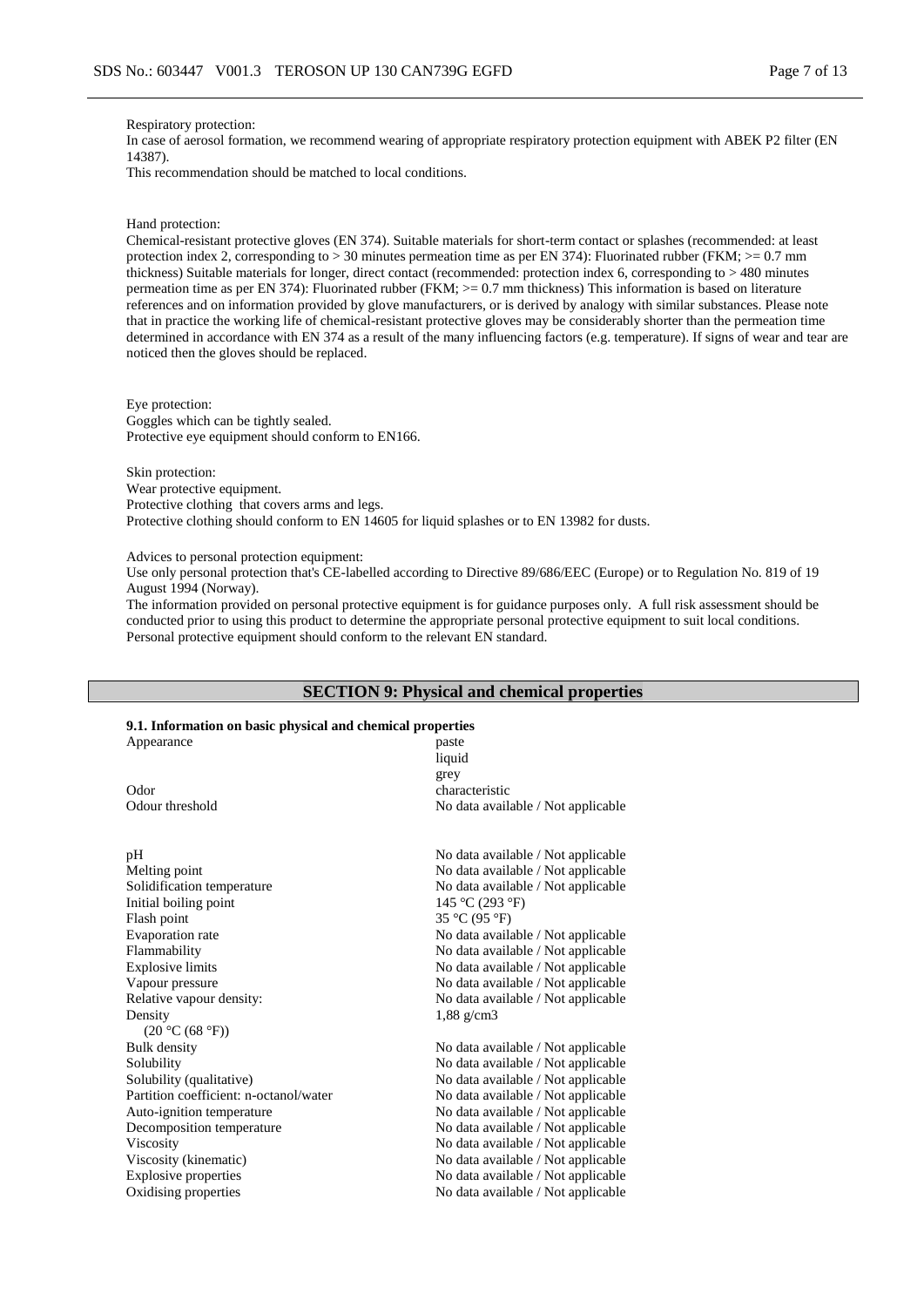#### **9.2. Other information**

No data available / Not applicable max. VOC content: 55 g/l

### **SECTION 10: Stability and reactivity**

#### **10.1. Reactivity**

None if used for intended purpose.

#### **10.2. Chemical stability**

Stable under recommended storage conditions.

#### **10.3. Possibility of hazardous reactions**

See section reactivity

#### **10.4. Conditions to avoid**

Heat, flames, sparks and other sources of ignition.

#### **10.5. Incompatible materials**

None if used properly.

## **10.6. Hazardous decomposition products**

No decomposition if used according to specifications.

# **SECTION 11: Toxicological information**

### **11.1. Information on toxicological effects**

#### **Acute oral toxicity:**

The mixture is classified based on calculation method referring to the classified substances present in the mixture.

| <b>Hazardous substances</b> | Value | <b>Value</b>    | <b>Species</b> | Method        |
|-----------------------------|-------|-----------------|----------------|---------------|
| CAS-No.                     | type  |                 |                |               |
| Styrene                     | LD50  | $6.600 - 8.000$ | rat            | not specified |
| $100-42-5$                  |       | mg/kg           |                |               |

#### **Acute dermal toxicity:**

The mixture is classified based on calculation method referring to the classified substances present in the mixture.

| <b>Hazardous substances</b> | Value | Value                 | <b>Species</b> | Method                                            |
|-----------------------------|-------|-----------------------|----------------|---------------------------------------------------|
| CAS-No.                     | tvpe  |                       |                |                                                   |
| Styrene                     | LD50  | $2.000 \text{ mg/kg}$ | rat            | <b>OECD</b> Guideline 402 (Acute Dermal Toxicity) |
| $100 - 42 - 5$              |       |                       |                |                                                   |

#### **Acute inhalative toxicity:**

The mixture is classified based on calculation method referring to the classified substances present in the mixture.

| <b>Hazardous substances</b><br>CAS-No. | Value        | Value                     | <b>Test atmosphere</b> | <b>Exposure</b> | <b>Species</b> | Method        |
|----------------------------------------|--------------|---------------------------|------------------------|-----------------|----------------|---------------|
| Styrene<br>$100 - 42 - 5$              | tvpe<br>LC50 | $1.6 \text{ mg}/\text{l}$ | vapour                 | time<br>4 h     | rat            | not specified |

#### **Skin corrosion/irritation:**

No data available.

### **Serious eye damage/irritation:**

No data available.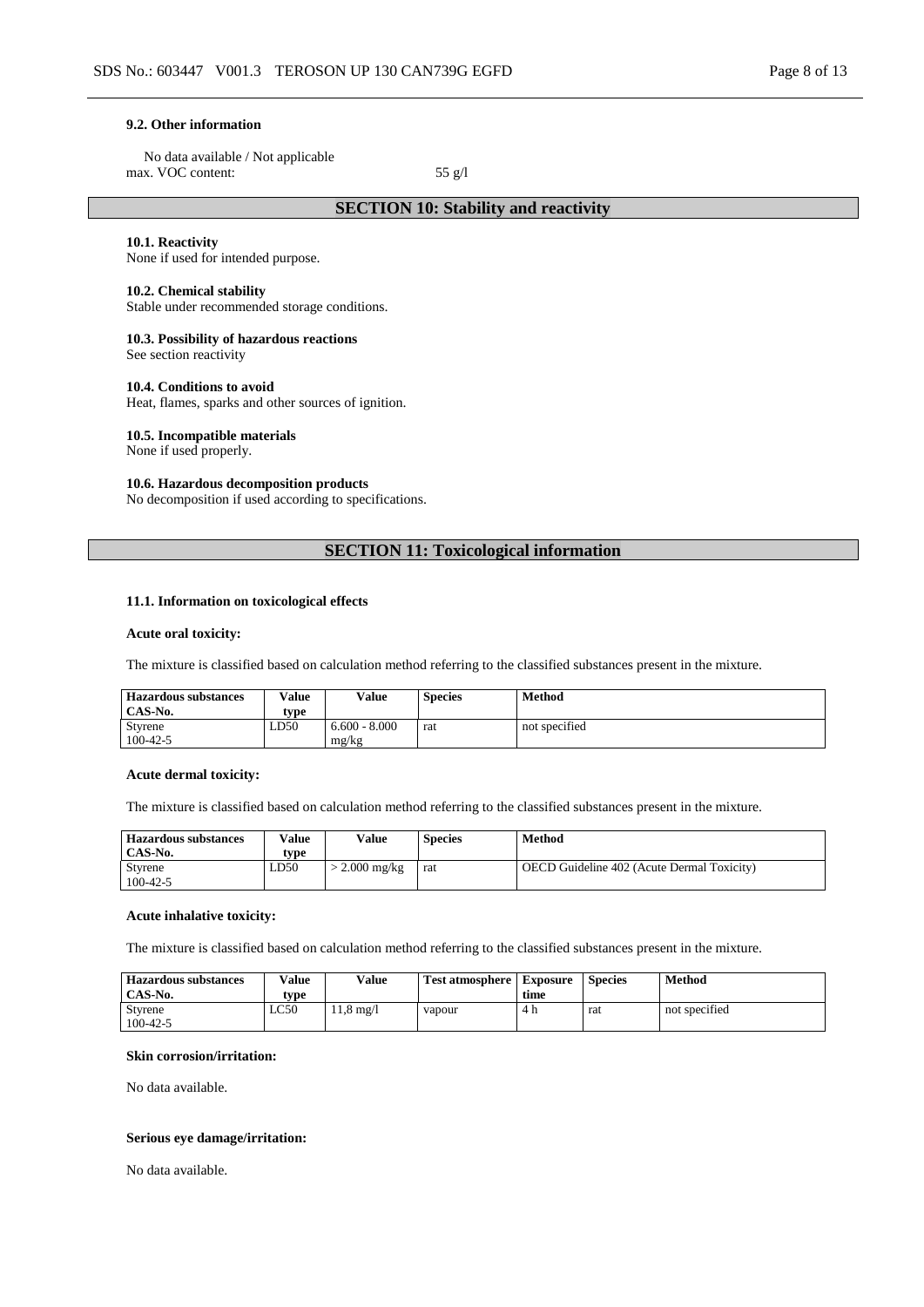### **Respiratory or skin sensitization:**

The mixture is classified based on threshold limits referring to the classified substances present in the mixture.

| <b>Hazardous substances</b><br>CAS-No. | <b>Result</b>   | <b>Test type</b>                | <b>Species</b> | Method                       |
|----------------------------------------|-----------------|---------------------------------|----------------|------------------------------|
| Styrene<br>$100 - 42 - 5$              | not sensitising | Guinea pig maximisation<br>test | guinea pig     | Magnusson and Kligman Method |

### **Germ cell mutagenicity:**

The mixture is classified based on threshold limits referring to the classified substances present in the mixture.

| <b>Hazardous substances</b> | Result   | Type of study /    | <b>Metabolic</b>     | <b>Species</b> | <b>Method</b>               |
|-----------------------------|----------|--------------------|----------------------|----------------|-----------------------------|
| CAS-No.                     |          | Route of           | activation /         |                |                             |
|                             |          | administration     | <b>Exposure time</b> |                |                             |
| Styrene                     | positive | sister chromatid   | with and without     |                | OECD Guideline 479 (Genetic |
| $100-42-5$                  |          | exchange assay in  |                      |                | Toxicology: In Vitro Sister |
|                             |          | mammalian cells    |                      |                | Chromatid Exchange Assay in |
|                             |          |                    |                      |                | Mammalian Cells)            |
| Styrene                     | negative | inhalation: vapour |                      | mouse          | not specified               |
| $100-42-5$                  |          |                    |                      |                |                             |

### **Carcinogenicity**

The mixture is classified based on threshold limits referring to the classified substances present in the mixture.

| <b>Hazardous components</b><br>CAS-No. | <b>Result</b>    | Route of<br>application | <b>Exposure</b><br>time /<br>Frequency<br>of treatment | <b>Species</b> | <b>Sex</b>  | <b>Method</b>                                                                       |
|----------------------------------------|------------------|-------------------------|--------------------------------------------------------|----------------|-------------|-------------------------------------------------------------------------------------|
| Styrene<br>$100 - 42 - 5$              | not carcinogenic | inhalation:<br>vapour   | 104 w<br>6 h/d, 5 d/w                                  | rat            | male/female | OECD Guideline 453<br>(Combined Chronic<br>Toxicity/<br>Carcinogenicity<br>Studies) |

### **Reproductive toxicity:**

No data available.

### **STOT-single exposure:**

No data available.

### **STOT-repeated exposure::**

The mixture is classified based on threshold limits referring to the classified substances present in the mixture.

| <b>Hazardous substances</b><br>CAS-No. | <b>Result / Value</b> | Route of<br>application | <b>Exposure time</b> /<br><b>Frequency of</b><br>treatment | <b>Species</b> | <b>Method</b> |
|----------------------------------------|-----------------------|-------------------------|------------------------------------------------------------|----------------|---------------|
| Styrene<br>$100 - 42 - 5$              | NOAEL $1.000$ mg/kg   | oral: gavage            | daily $(5 d/w)$                                            | rat            | not specified |

# **Aspiration hazard:**

No data available.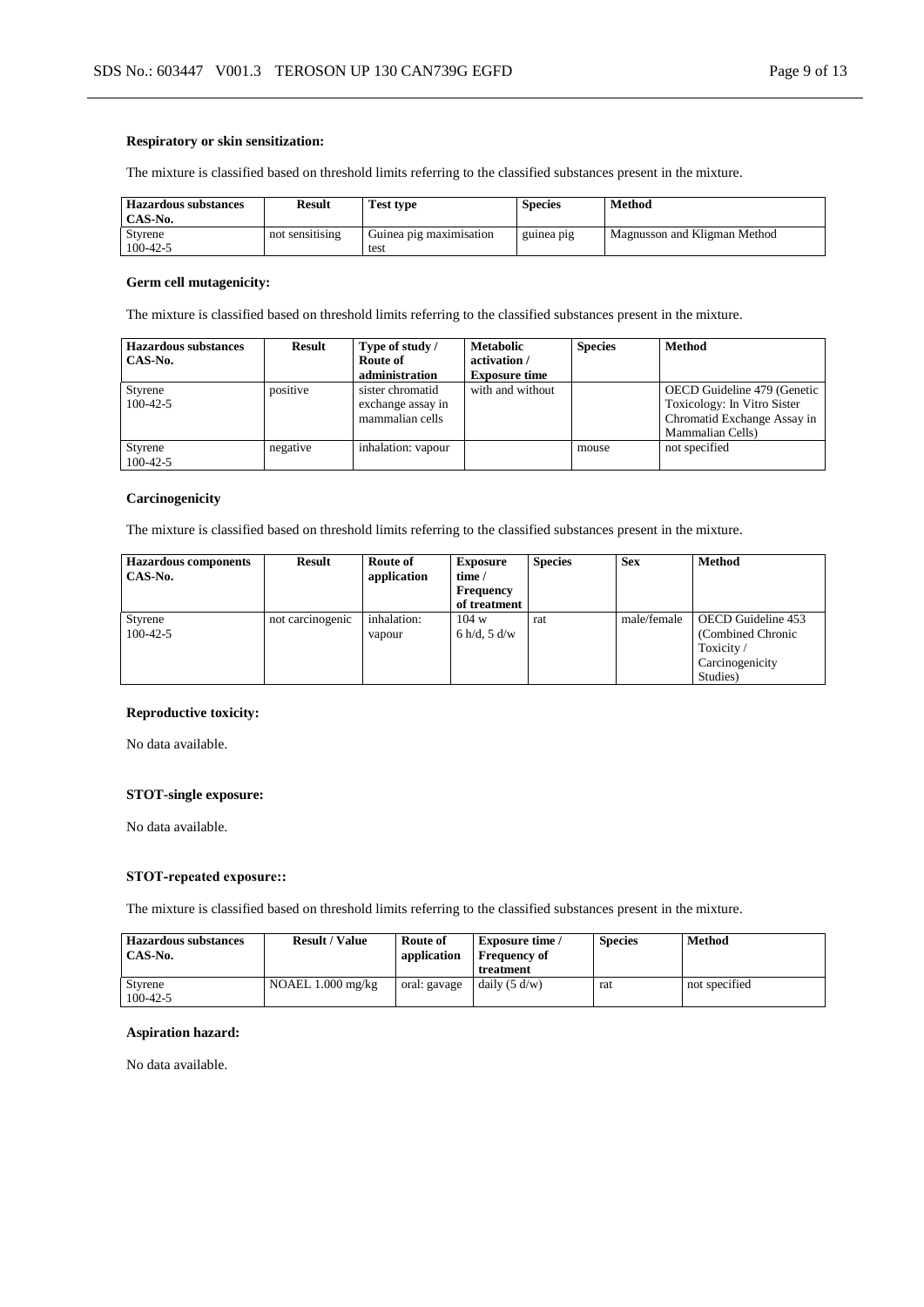### **SECTION 12: Ecological information**

### **General ecological information:**

Do not empty into drains, soil or bodies of water.

### **12.1. Toxicity**

### **Toxicity (Fish):**

The mixture is classified based on calculation method referring to the classified substances present in the mixture.

| <b>Hazardous substances</b> | Value | <b>Value</b>         | <b>Exposure time Species</b> |                     | Method               |
|-----------------------------|-------|----------------------|------------------------------|---------------------|----------------------|
| CAS-No.                     | type  |                      |                              |                     |                      |
| Styrene                     | LC50  | $4.02 \text{ m}$ g/l | 96 h                         | Pimephales promelas | EU Method C.1 (Acute |
| $100 - 42 - 5$              |       |                      |                              |                     | Toxicity for Fish)   |

### **Toxicity (Daphnia):**

The mixture is classified based on calculation method referring to the classified substances present in the mixture.

| <b>Hazardous substances</b> | Value | Value          | <b>Exposure time Species</b> |               | Method                                                            |
|-----------------------------|-------|----------------|------------------------------|---------------|-------------------------------------------------------------------|
| CAS-No.                     | tvpe  |                |                              |               |                                                                   |
| Styrene<br>$100 - 42 - 5$   | EC50  | $\frac{mq}{l}$ | 48 h                         | Daphnia magna | OECD Guideline 202<br>(Daphnia sp. Acute)<br>Immobilisation Test) |

### **Chronic toxicity to aquatic invertebrates**

The mixture is classified based on calculation method referring to the classified substances present in the mixture.

| Hazardous substances | Value | <b>Value</b> | <b>Exposure time Species</b> |               | Method                    |
|----------------------|-------|--------------|------------------------------|---------------|---------------------------|
| CAS-No.              | tvpe  |              |                              |               |                           |
| Styrene              | NOEC  | 1.01<br>mg/l |                              | Daphnia magna | OECD 211 (Daphnia)        |
| $100 - 42 - 5$       |       |              |                              |               | magna, Reproduction Test) |

### **Toxicity (Algae):**

The mixture is classified based on calculation method referring to the classified substances present in the mixture.

| Hazardous substances | Value | Value               | <b>Exposure time Species</b> |                                                          | <b>Method</b>            |
|----------------------|-------|---------------------|------------------------------|----------------------------------------------------------|--------------------------|
| CAS-No.              | type  |                     |                              |                                                          |                          |
| Styrene              | EC10  | $0.28 \text{ mg}/1$ | 96 h                         | Selenastrum capricornutum                                | EPA OTS 797.1050 (Algal) |
| $100 - 42 - 5$       |       |                     |                              | (new name: Pseudokirchneriella Toxicity, Tiers I and II) |                          |
|                      |       |                     |                              | subcapitata)                                             |                          |
| Styrene              | EC50  | $6.3 \text{ mg}/1$  | 96 h                         | Selenastrum capricornutum                                | EPA OTS 797.1050 (Algal) |
| $100-42-5$           |       |                     |                              | (new name: Pseudokirchneriella Toxicity, Tiers I and II) |                          |
|                      |       |                     |                              | subcapitata)                                             |                          |

#### **Toxicity to microorganisms**

The mixture is classified based on calculation method referring to the classified substances present in the mixture.

| <b>Hazardous substances</b> | Value | Value    | <b>Exposure time Species</b> |                                                  | <b>Method</b>                       |
|-----------------------------|-------|----------|------------------------------|--------------------------------------------------|-------------------------------------|
| CAS-No.                     | type  |          |                              |                                                  |                                     |
| Styrene                     | EC50  | 500 mg/l | $30 \text{ min}$             | activated sludge of a                            | <b>OECD</b> Guideline 209           |
| $100 - 42 - 5$              |       |          |                              | predominantly domestic sewage (Activated Sludge, |                                     |
|                             |       |          |                              |                                                  | <b>Respiration Inhibition Test)</b> |

#### **12.2. Persistence and degradability**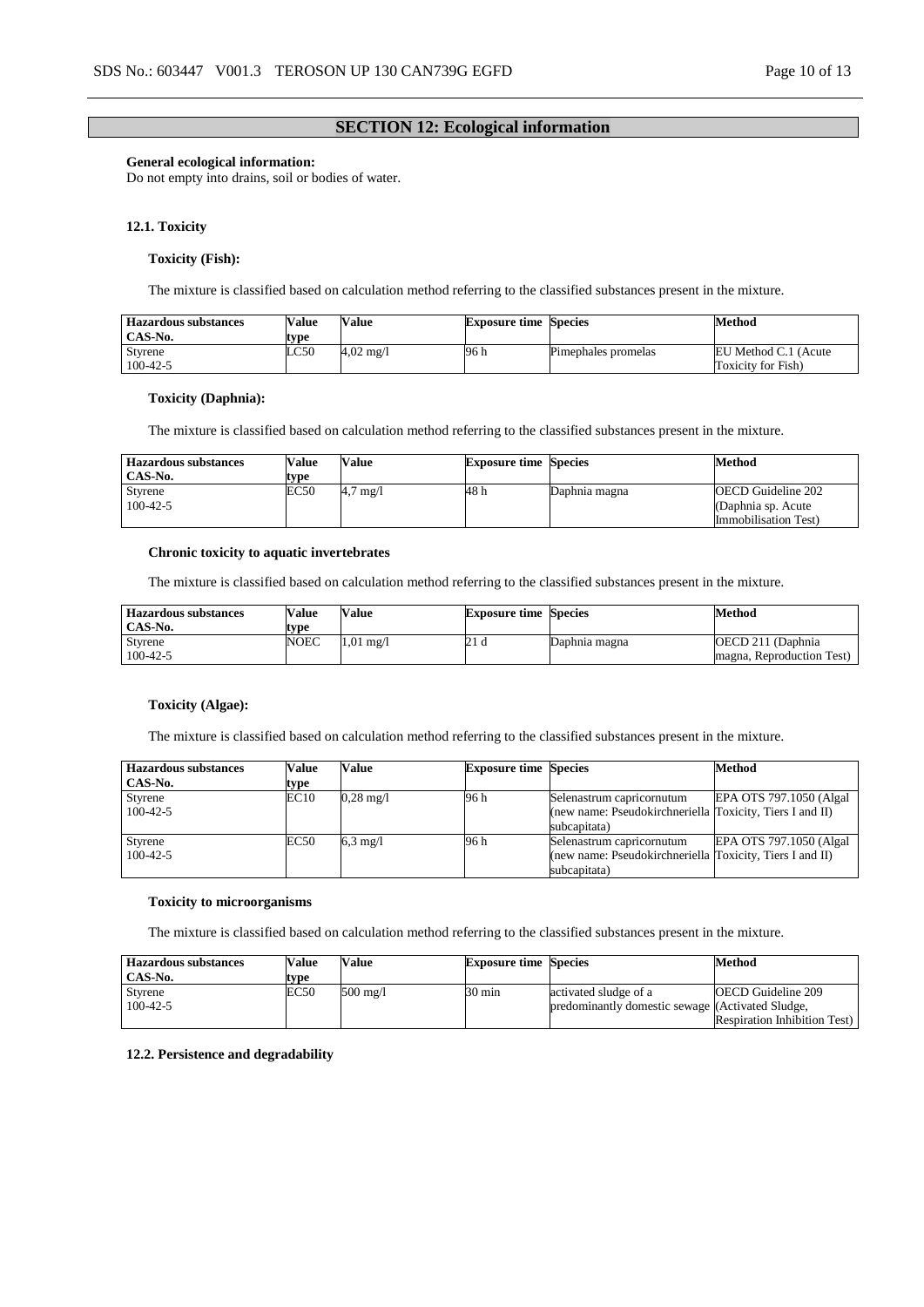| <b>Hazardous substances</b> | <b>Result</b>            | <b>Test type</b> | <b>Degradability</b> | <b>Exposure</b> | <b>Method</b>                   |
|-----------------------------|--------------------------|------------------|----------------------|-----------------|---------------------------------|
| CAS-No.                     |                          |                  |                      | time            |                                 |
| Styrene                     | readily biodegradable    | aerobic          | 70.9 %               | 28d             | ISO DIS 9408 (Ultimate Aerobic  |
| $100-42-5$                  |                          |                  |                      |                 | BiodegradabilityMethod by       |
|                             |                          |                  |                      |                 | Determining the Oxygen Demand   |
|                             |                          |                  |                      |                 | in a Closed Respirometer)       |
| Styrene                     | inherently biodegradable | aerobic          | $100\%$              | 14 d            | OECD Guideline 302 C (Inherent  |
| $100-42-5$                  |                          |                  |                      |                 | Biodegradability: Modified MITI |
|                             |                          |                  |                      |                 | $Test$ (II))                    |

### **12.3. Bioaccumulative potential**

| <b>Hazardous substances</b><br>CAS-No. | <b>Bioconcentratio</b><br>n factor (BCF) | <b>Exposure time</b> | Temperature | <b>Species</b> | Method           |
|----------------------------------------|------------------------------------------|----------------------|-------------|----------------|------------------|
| Styrene                                |                                          |                      |             |                | other guideline: |
| $100 - 42 - 5$                         |                                          |                      |             |                |                  |

### **12.4. Mobility in soil**

| <b>Hazardous substances</b><br>CAS-No. | <b>LogPow</b> | <b>Temperature</b> | <b>Method</b>                                                                         |
|----------------------------------------|---------------|--------------------|---------------------------------------------------------------------------------------|
| <b>Styrene</b><br>$100 - 42 - 5$       | 2,96          | $25^{\circ}C$      | OECD Guideline 107 (Partition Coefficient (n-octanol / water), Shake<br>Flask Method) |

# **12.5. Results of PBT and vPvB assessment**

| Hazardous substances | PBT / vPvB                                                                           |
|----------------------|--------------------------------------------------------------------------------------|
| CAS-No.              |                                                                                      |
| Styrene              | Not fulfilling Persistent, Bioaccumulative and Toxic (PBT), very Persistent and very |
| $100-42-5$           | Bioaccumulative (vPvB) criteria.                                                     |

### **12.6. Other adverse effects**

No data available.

# **SECTION 13: Disposal considerations**

### **13.1. Waste treatment methods**

Product disposal:

In consultation with the responsible local authority, must be subjected to special treatment.

Waste code

The valid EWC waste code numbers are source-related. The manufacturer is therefore unable to specify EWC waste codes for the articles or products used in the various sectors. The EWC codes listed are intended as a recommendation for users. We will be happy to advise you.

080111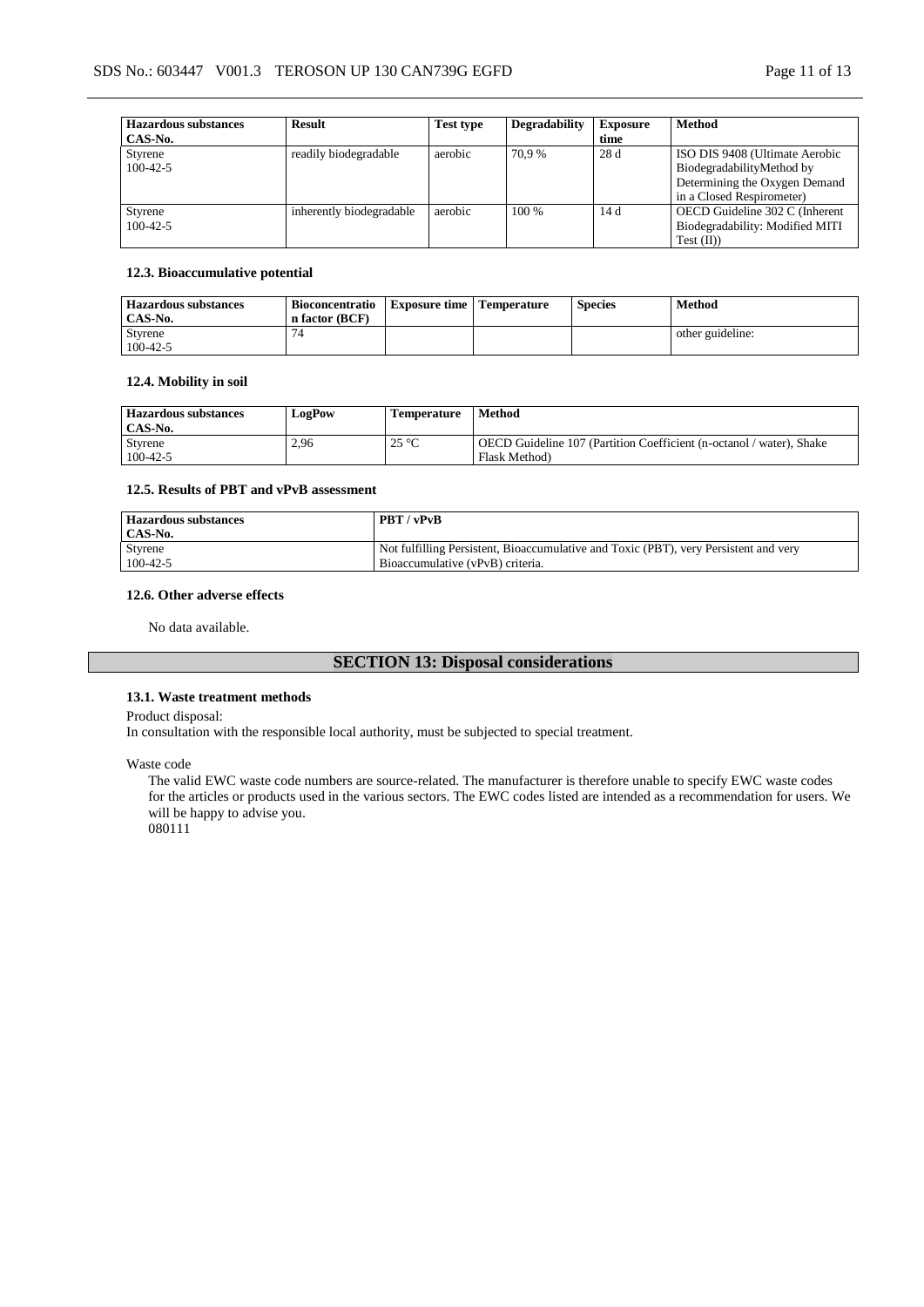# **SECTION 14: Transport information**

| 14.1. | <b>UN</b> number     |                                                                                                                                                  |
|-------|----------------------|--------------------------------------------------------------------------------------------------------------------------------------------------|
|       | ADR                  | 1866                                                                                                                                             |
|       | <b>RID</b>           | 1866                                                                                                                                             |
|       | <b>ADN</b>           | 1866                                                                                                                                             |
|       |                      | 1866                                                                                                                                             |
|       | <b>IMDG</b>          |                                                                                                                                                  |
|       | <b>IATA</b>          | 1866                                                                                                                                             |
| 14.2. |                      | UN proper shipping name                                                                                                                          |
|       | <b>ADR</b>           | <b>RESIN SOLUTION</b>                                                                                                                            |
|       | RID                  | <b>RESIN SOLUTION</b>                                                                                                                            |
|       | ADN                  | <b>RESIN SOLUTION</b>                                                                                                                            |
|       | <b>IMDG</b>          | <b>RESIN SOLUTION</b>                                                                                                                            |
|       | <b>IATA</b>          | Resin solution                                                                                                                                   |
| 14.3. |                      | Transport hazard class(es)                                                                                                                       |
|       | <b>ADR</b>           | 3                                                                                                                                                |
|       | <b>RID</b>           | $\mathfrak{Z}$                                                                                                                                   |
|       | ADN                  | 3                                                                                                                                                |
|       | <b>IMDG</b>          | 3                                                                                                                                                |
|       | <b>IATA</b>          | 3                                                                                                                                                |
| 14.4. | <b>Packing group</b> |                                                                                                                                                  |
|       | <b>ADR</b>           | Ш                                                                                                                                                |
|       | <b>RID</b>           | Ш                                                                                                                                                |
|       | <b>ADN</b>           | Ш                                                                                                                                                |
|       | <b>IMDG</b>          | Ш                                                                                                                                                |
|       | <b>IATA</b>          | Ш                                                                                                                                                |
|       |                      |                                                                                                                                                  |
| 14.5. |                      | <b>Environmental hazards</b>                                                                                                                     |
|       | ADR                  | not applicable                                                                                                                                   |
|       | <b>RID</b>           | not applicable                                                                                                                                   |
|       | <b>ADN</b>           | not applicable                                                                                                                                   |
|       | <b>IMDG</b>          | not applicable                                                                                                                                   |
|       | <b>IATA</b>          | not applicable                                                                                                                                   |
|       |                      |                                                                                                                                                  |
| 14.6. |                      | <b>Special precautions for user</b>                                                                                                              |
|       | ADR                  | not applicable                                                                                                                                   |
|       |                      | Tunnelcode: (D/E)                                                                                                                                |
|       | RID                  | not applicable                                                                                                                                   |
|       | ADN                  | not applicable                                                                                                                                   |
|       | <b>IMDG</b>          | not applicable                                                                                                                                   |
|       | <b>IATA</b>          | not applicable                                                                                                                                   |
|       |                      | When transporting as a set (component A and B) then the following dangerous good classification is<br>used: UN 3269 Polyester resin kit, 3, III. |
| 14.7. |                      | Transport in bulk according to Annex II of Marpol and the IBC Code                                                                               |
|       | not applicable       |                                                                                                                                                  |
|       |                      |                                                                                                                                                  |
|       |                      |                                                                                                                                                  |

# **SECTION 15: Regulatory information**

**15.1. Safety, health and environmental regulations/legislation specific for the substance or mixture** VOC content 3,0 %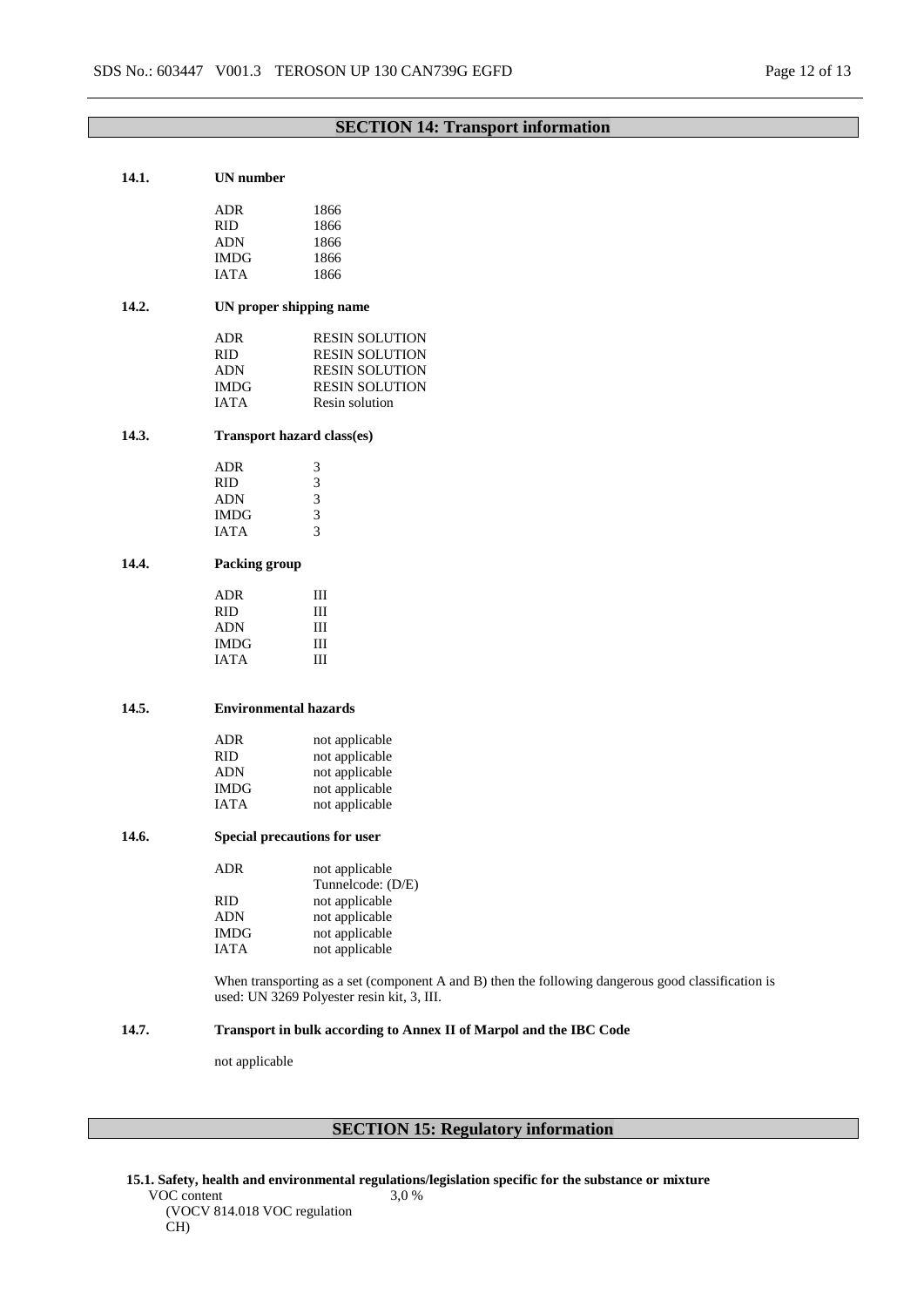VOC content (2010/75/EU) 19,0 %

# **VOC Paints and Varnishes (EU):**

| Directive 2004/42/EC    |
|-------------------------|
| B(b) Bodyfiller/stopper |
| $250 \text{ g}/1$       |
| 55 $g/l$                |
|                         |

### **15.2. Chemical safety assessment**

A chemical safety assessment has not been carried out.

# **SECTION 16: Other information**

The labelling of the product is indicated in Section 2. The full text

of all abbreviations indicated by codes in this safety data sheet are as follows:

H226 Flammable liquid and vapor.

H304 May be fatal if swallowed and enters airways.

H315 Causes skin irritation.

H319 Causes serious eye irritation.

H332 Harmful if inhaled.

H335 May cause respiratory irritation.

H361d Suspected of damaging the unborn child.

H372 Causes damage to organs through prolonged or repeated exposure.

H412 Harmful to aquatic life with long lasting effects.

#### **Further information:**

This Safety Data Sheet has been produced for sales from Henkel to parties purchasing from Henkel, is based on Regulation (EC) No 1907/2006 and provides information in accordance with applicable regulations of the European Union only. In that respect, no statement, warranty or representation of any kind is given as to compliance with any statutory laws or regulations of any other jurisdiction or territory other than the European Union. When exporting to territories other than the European Union, please consult with the respective Safety Data Sheet of the concerned territory to ensure compliance or liaise with Henkel´s Product Safety and Regulatory Affairs Department (ua-productsafety.de@henkel.com) prior to export to other territories than the European Union.

This information is based on our current level of knowledge and relates to the product in the state in which it is delivered. It is intended to describe our products from the point of view of safety requirements and is not intended to guarantee any particular properties.

**Relevant changes in this safety data sheet are indicated by vertical lines at the left margin in the body of this document. Corresponding text is displayed in a different color on shadowed fields.**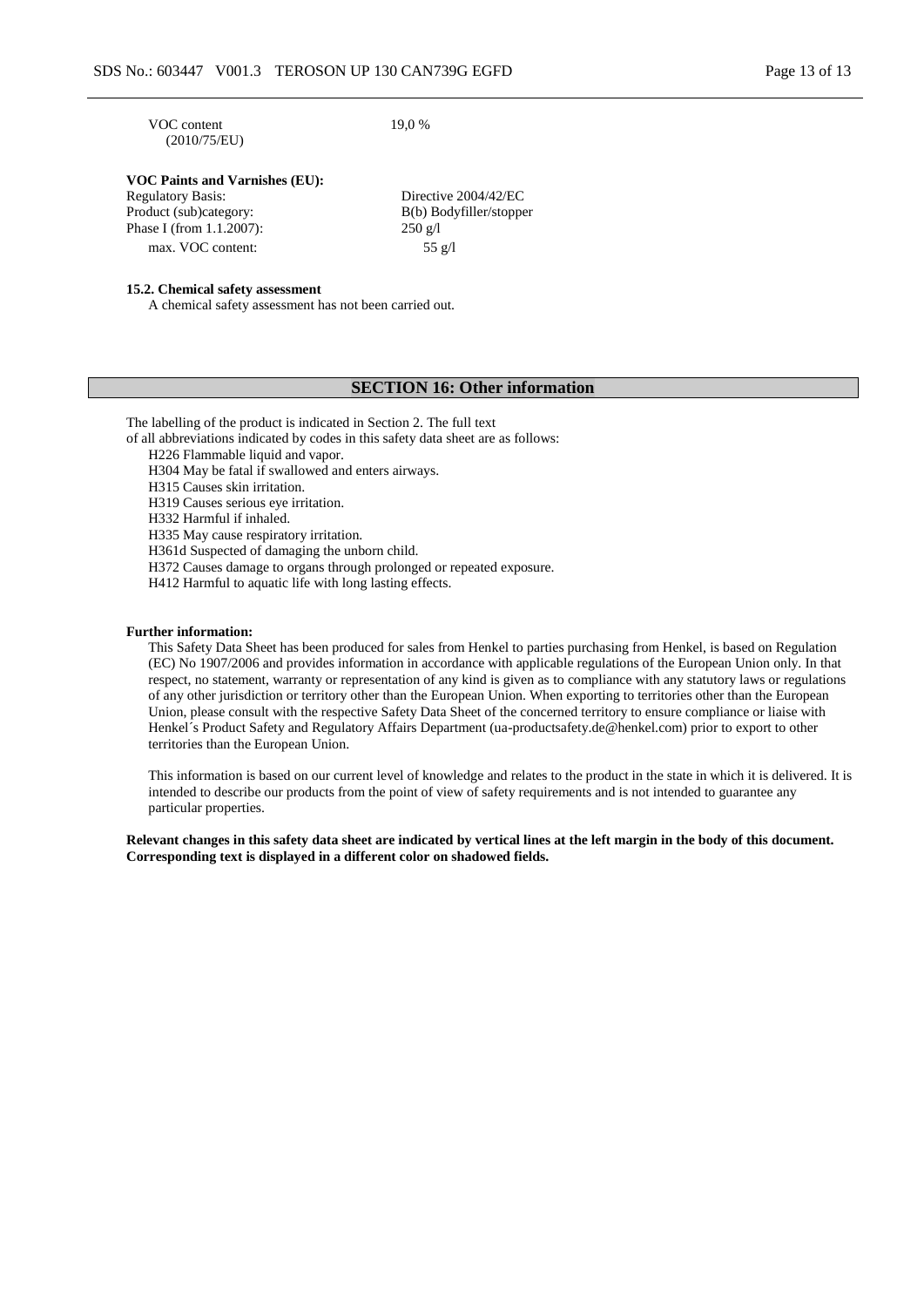

# **Safety Data Sheet according to Regulation (EC) No 1907/2006**

Page 1 of 12

# TEROSON UP 130 CAN739G EGFD

SDS No. : 572846 V001.3 Revision: 17.10.2019 printing date: 17.03.2021 Replaces version from: 11.12.2017

# **SECTION 1: Identification of the substance/mixture and of the company/undertaking**

**1.1. Product identifier**

TEROSON UP 130 CAN739G EGFD

### **1.2. Relevant identified uses of the substance or mixture and uses advised against**

Intended use: hardener component

#### **1.3. Details of the supplier of the safety data sheet**

Henkel Ltd Wood Lane End HP2 4RQ Hemel Hempstead

Great Britain

Phone: +44 1442 278000<br>Fax-no.: +44 1442 278071 +44 1442 278071

ua-productsafety.uk@henkel.com

### **1.4. Emergency telephone number**

24 Hours Emergency Tel: +44 0 8701 906777 - For further general health & safety, technical and practical advice on this product, please call +44 (0) 1606 593933 or write to: Technical Services; Henkel Limited; Road 5; Winsford Industrial Estate; Winsford; Cheshire; CW7 3QY- Email: technical.services@henkel.co.uk

### **SECTION 2: Hazards identification**

#### **2.1. Classification of the substance or mixture**

# **Classification (CLP):** Serious eye irritation Category 2 H319 Causes serious eye irritation. Skin sensitizer Category 1 H317 May cause an allergic skin reaction. Acute hazards to the aquatic environment Category 1 H400 Very toxic to aquatic life. Chronic hazards to the aquatic environment Category 1 H410 Very toxic to aquatic life with long lasting effects. Organic peroxides Type E Type F

H242 Heating may cause a fire.

**2.2. Label elements**

**Label elements (CLP):**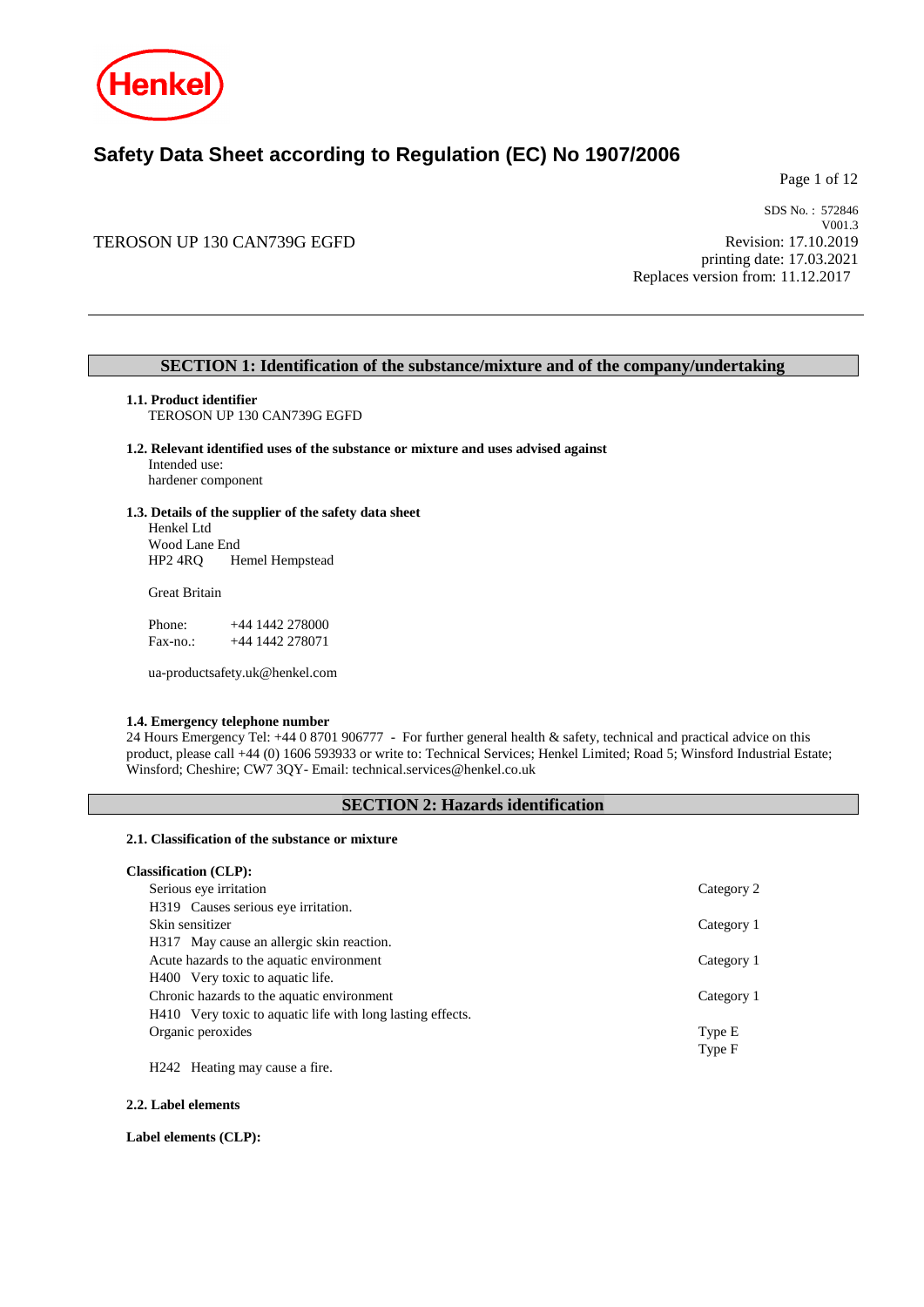| <b>Hazard</b> pictogram:                             |                                                                                                                                                                                                                                                                                                                                                                                           |
|------------------------------------------------------|-------------------------------------------------------------------------------------------------------------------------------------------------------------------------------------------------------------------------------------------------------------------------------------------------------------------------------------------------------------------------------------------|
| <b>Contains</b>                                      | Dibenzoyl peroxide                                                                                                                                                                                                                                                                                                                                                                        |
| Signal word:                                         | Warning                                                                                                                                                                                                                                                                                                                                                                                   |
| Hazard statement:                                    | H317 May cause an allergic skin reaction.<br>H319 Causes serious eye irritation.<br>H410 Very toxic to aquatic life with long lasting effects.<br>H242 Heating may cause a fire.                                                                                                                                                                                                          |
| <b>Precautionary statement:</b>                      | P101 If medical advice is needed, have product container or label at hand.<br>P102 Keep out of reach of children.<br>P103 Read label before use.<br>P280 Wear protective gloves/protective clothing/eye protection/face protection.<br>P305+P351+P338 IF IN EYES: Rinse cautiously with water for several minutes. Remove<br>contact lenses, if present and easy to do. Continue rinsing. |
| <b>Precautionary statement:</b><br><b>Prevention</b> | P302+P352 IF ON SKIN: Wash with plenty of soap and water.<br>P273 Avoid release to the environment.                                                                                                                                                                                                                                                                                       |
| <b>Precautionary statement:</b><br><b>Disposal</b>   | P501 Dispose of contents/container in accordance with national regulation.                                                                                                                                                                                                                                                                                                                |

#### **2.3. Other hazards**

Not fulfilling Persistent, Bioaccumulative and Toxic (PBT), very Persistent and very Bioaccumulative (vPvB) criteria.

# **SECTION 3: Composition/information on ingredients**

### **3.2. Mixtures**

**General chemical description:** Hardener **Base substances of preparation:** Dibenzoyl peroxide

### **Declaration of the ingredients according to CLP (EC) No 1272/2008:**

| <b>Hazardous</b> components<br>CAS-No. | <b>EC Number</b><br><b>REACH-Reg No.</b> | content | <b>Classification</b>                   |
|----------------------------------------|------------------------------------------|---------|-----------------------------------------|
| Dibenzoyl peroxide                     | $202 - 327 - 6$                          | 45-52%  | Org. Perox. B                           |
| $94 - 36 - 0$                          | 01-2119511472-50                         |         | H <sub>241</sub>                        |
|                                        |                                          |         | Eye Irrit. 2                            |
|                                        |                                          |         | H319                                    |
|                                        |                                          |         | Skin Sens. 1                            |
|                                        |                                          |         | H317                                    |
|                                        |                                          |         | Aquatic Acute 1                         |
|                                        |                                          |         | H400                                    |
|                                        |                                          |         | Aquatic Chronic 1                       |
|                                        |                                          |         | H410                                    |
|                                        |                                          |         | M factor (Acute Aquat Tox): 10 M factor |
|                                        |                                          |         | (Chron Aquat Tox): 10                   |

**For full text of the H - statements and other abbreviations see section 16 "Other information". Substances without classification may have community workplace exposure limits available.**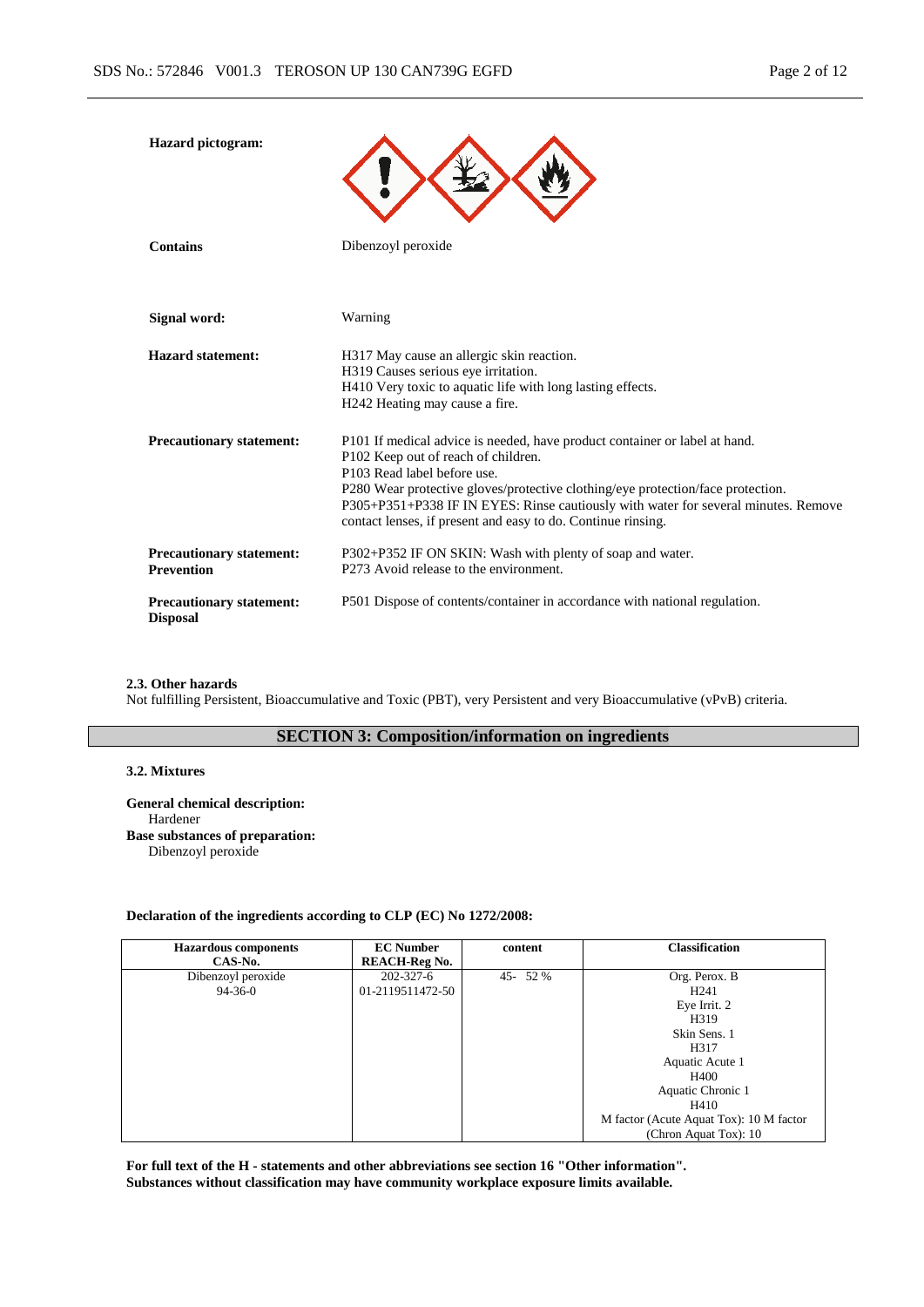# **SECTION 4: First aid measures**

### **4.1. Description of first aid measures**

Inhalation: Move to fresh air, consult doctor if complaint persists.

Skin contact: IF ON SKIN: Wash with plenty of soap and water. In case of adverse health effects seek medical advice.

Eye contact:

IF IN EYES: Rinse cautiously with water for several minutes. Remove contact lenses, if present and easy to do. Continue rinsing.

Ingestion:

Rinse mouth, drink 1-2 glasses of water, do not induce vomiting, consult a doctor.

# **4.2. Most important symptoms and effects, both acute and delayed**

EYE: Irritation, conjunctivitis.

SKIN: Rash, Urticaria.

**4.3. Indication of any immediate medical attention and special treatment needed** See section: Description of first aid measures

### **SECTION 5: Firefighting measures**

#### **5.1. Extinguishing media Suitable extinguishing media:**

carbon dioxide, foam, powder, water spray jet, fine water spray

**Extinguishing media which must not be used for safety reasons:** High pressure waterjet

**5.2. Special hazards arising from the substance or mixture** In case of fire toxic gases can be released.

**5.3. Advice for firefighters**

Wear self-contained breathing apparatus. Wear protective equipment.

**SECTION 6: Accidental release measures**

**6.1. Personal precautions, protective equipment and emergency procedures**

Wear protective equipment. Avoid contact with skin and eyes. Keep unprotected persons away.

### **6.2. Environmental precautions**

Do not empty into drains / surface water / ground water. Inform authorities in the event of product spillage to water courses or sewage systems.

### **6.3. Methods and material for containment and cleaning up**

Remove mechanically. Dispose of contaminated material as waste according to Section 13.

#### **6.4. Reference to other sections**

See advice in section 8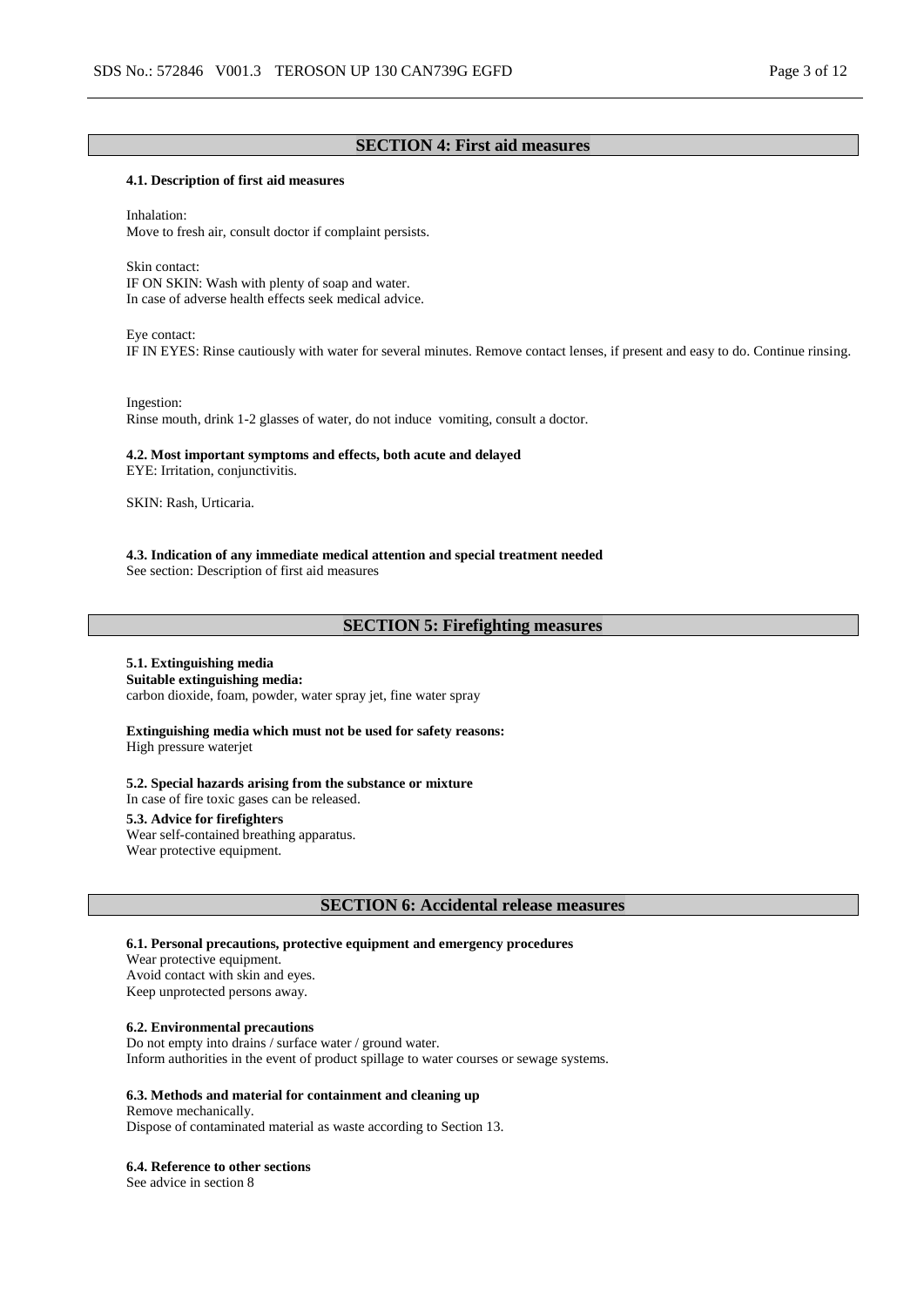# **SECTION 7: Handling and storage**

### **7.1. Precautions for safe handling**

Use only in well-ventilated areas. Avoid open flames and sources of ignition. Take measures to prevent the build-up of electrostatic charges. No smoking.

### Hygiene measures:

Wash hands before work breaks and after finishing work. Do not eat, drink or smoke while working.

### **7.2. Conditions for safe storage, including any incompatibilities**

Store in sealed original container. Ensure good ventilation/extraction. Store in a cool, dry place. Temperatures between  $0^{\circ}$ C and + 30  $^{\circ}$ C Keep away from heat and direct sunlight. Do not store together with food or other consumables (coffee, tea, tobacco, etc.). Do not store together with oxidants. Do not store together with reductants.

### **7.3. Specific end use(s)**

hardener component

### **SECTION 8: Exposure controls/personal protection**

### **8.1. Control parameters**

#### **Occupational Exposure Limits**

Valid for

Great Britain

| Ingredient [Regulated substance]                            | ppm | mg/m <sup>3</sup> | Value type                                  | Short term exposure limit<br>category / Remarks | <b>Regulatory list</b> |
|-------------------------------------------------------------|-----|-------------------|---------------------------------------------|-------------------------------------------------|------------------------|
| Dibenzoyl peroxide<br>$94 - 36 - 0$<br>[DIBENZOYL PEROXIDE] |     |                   | Time Weighted Average<br>(TWA):             |                                                 | EH40 WEL               |
| Dimethyl phthalate<br>131-11-3<br>[DIMETHYL PHTHALATE]      |     |                   | Time Weighted Average<br>(TWA):             |                                                 | EH40 WEL               |
| Dimethyl phthalate<br>131-11-3<br>[DIMETHYL PHTHALATE]      |     | 10                | <b>Short Term Exposure</b><br>Limit (STEL): |                                                 | EH40 WEL               |

### **Occupational Exposure Limits**

Valid for Ireland

| <b>Ingredient [Regulated substance]</b>                     | ppm | mg/m <sup>3</sup> | Value type                                  | Short term exposure limit<br>category / Remarks | <b>Regulatory list</b> |
|-------------------------------------------------------------|-----|-------------------|---------------------------------------------|-------------------------------------------------|------------------------|
| Dibenzoyl peroxide<br>$94 - 36 - 0$<br>[DIBENZOYL PEROXIDE] |     |                   | Time Weighted Average<br>(TWA):             |                                                 | IR OEL                 |
| Dimethyl phthalate<br>131-11-3<br>[DIMETHYL PHTHALATE]      |     |                   | Time Weighted Average<br>(TWA):             |                                                 | IR OEL                 |
| Dimethyl phthalate<br>131-11-3<br>[DIMETHYL PHTHALATE]      |     | 10                | <b>Short Term Exposure</b><br>Limit (STEL): | 15 minutes                                      | IR OEL                 |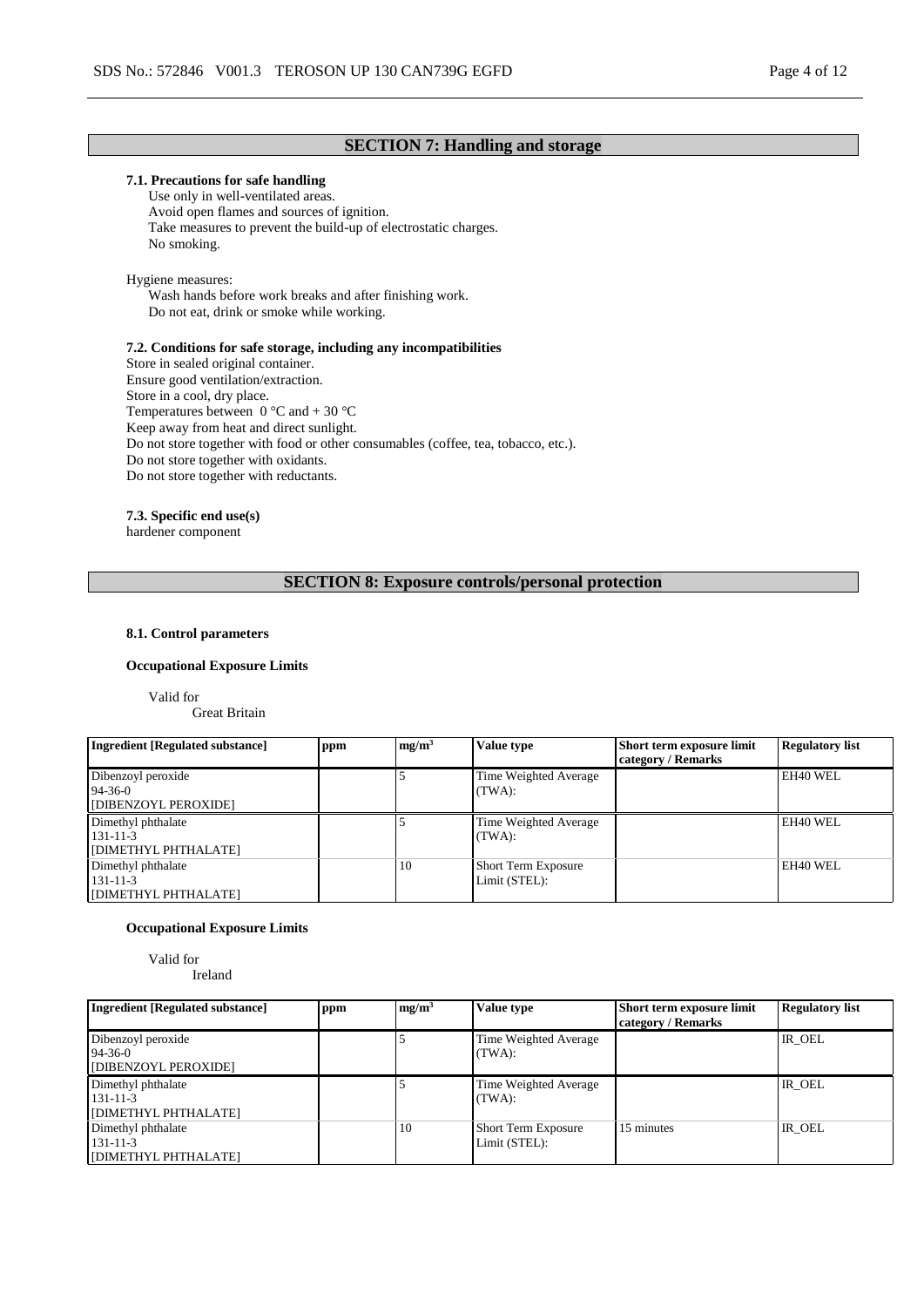### **Predicted No-Effect Concentration (PNEC):**

| Name on list       | <b>Environmental Exposure</b> |        | <b>Value</b>        |     |              |        | <b>Remarks</b> |
|--------------------|-------------------------------|--------|---------------------|-----|--------------|--------|----------------|
|                    | Compartment                   | period |                     |     |              |        |                |
|                    |                               |        | mg/l                | ppm | mg/kg        | others |                |
| Dibenzoyl peroxide | aqua                          |        | 0,000602            |     |              |        |                |
| 94-36-0            | (freshwater)                  |        | mg/1                |     |              |        |                |
| Dibenzoyl peroxide | aqua (marine                  |        | 0.00006             |     |              |        |                |
| 94-36-0            | water)                        |        | mg/1                |     |              |        |                |
| Dibenzoyl peroxide | aqua                          |        | 0.000602            |     |              |        |                |
| $94 - 36 - 0$      | <i>(intermittent)</i>         |        | mg/1                |     |              |        |                |
|                    | releases)                     |        |                     |     |              |        |                |
| Dibenzoyl peroxide | sewage                        |        | $0,35 \text{ mg}/1$ |     |              |        |                |
| $94 - 36 - 0$      | treatment plant               |        |                     |     |              |        |                |
|                    | (STP)                         |        |                     |     |              |        |                |
| Dibenzoyl peroxide | sediment                      |        |                     |     | 0,338        |        |                |
| $94 - 36 - 0$      | (freshwater)                  |        |                     |     | mg/kg        |        |                |
| Dibenzoyl peroxide | Soil                          |        |                     |     | 0,0758       |        |                |
| 94-36-0            |                               |        |                     |     | mg/kg        |        |                |
| Dibenzoyl peroxide | oral                          |        |                     |     | $6,67$ mg/kg |        |                |
| $94 - 36 - 0$      |                               |        |                     |     |              |        |                |

### **Derived No-Effect Level (DNEL):**

| Name on list                        | <b>Application</b><br>Area | Route of<br><b>Exposure</b> | <b>Health Effect</b>                        | <b>Exposure</b><br>Time | <b>Value</b>           | <b>Remarks</b> |
|-------------------------------------|----------------------------|-----------------------------|---------------------------------------------|-------------------------|------------------------|----------------|
| Dibenzoyl peroxide<br>$94 - 36 - 0$ | Workers                    | Inhalation                  | Long term<br>exposure -<br>systemic effects |                         | $11,75 \text{ mg/m}$ 3 |                |
| Dibenzoyl peroxide<br>$94 - 36 - 0$ | Workers                    | dermal                      | Long term<br>exposure -<br>systemic effects |                         | $6,6$ mg/kg            |                |
| Dibenzoyl peroxide<br>$94 - 36 - 0$ | General<br>population      | Inhalation                  | Long term<br>exposure -<br>systemic effects |                         | $2.9 \text{ mg/m}$     |                |
| Dibenzoyl peroxide<br>$94-36-0$     | General<br>population      | dermal                      | Long term<br>exposure -<br>systemic effects |                         | $3,3$ mg/kg            |                |
| Dibenzoyl peroxide<br>$94 - 36 - 0$ | General<br>population      | oral                        | Long term<br>exposure -<br>systemic effects |                         | $1,65$ mg/kg           |                |

### **Biological Exposure Indices:**

None

### **8.2. Exposure controls:**

Engineering controls: Ensure good ventilation/extraction.

Respiratory protection:

In case of dust formation, we recommend wearing of appropriate respiratory protection equipment with particle filter P (EN 14387).

This recommendation should be matched to local conditions.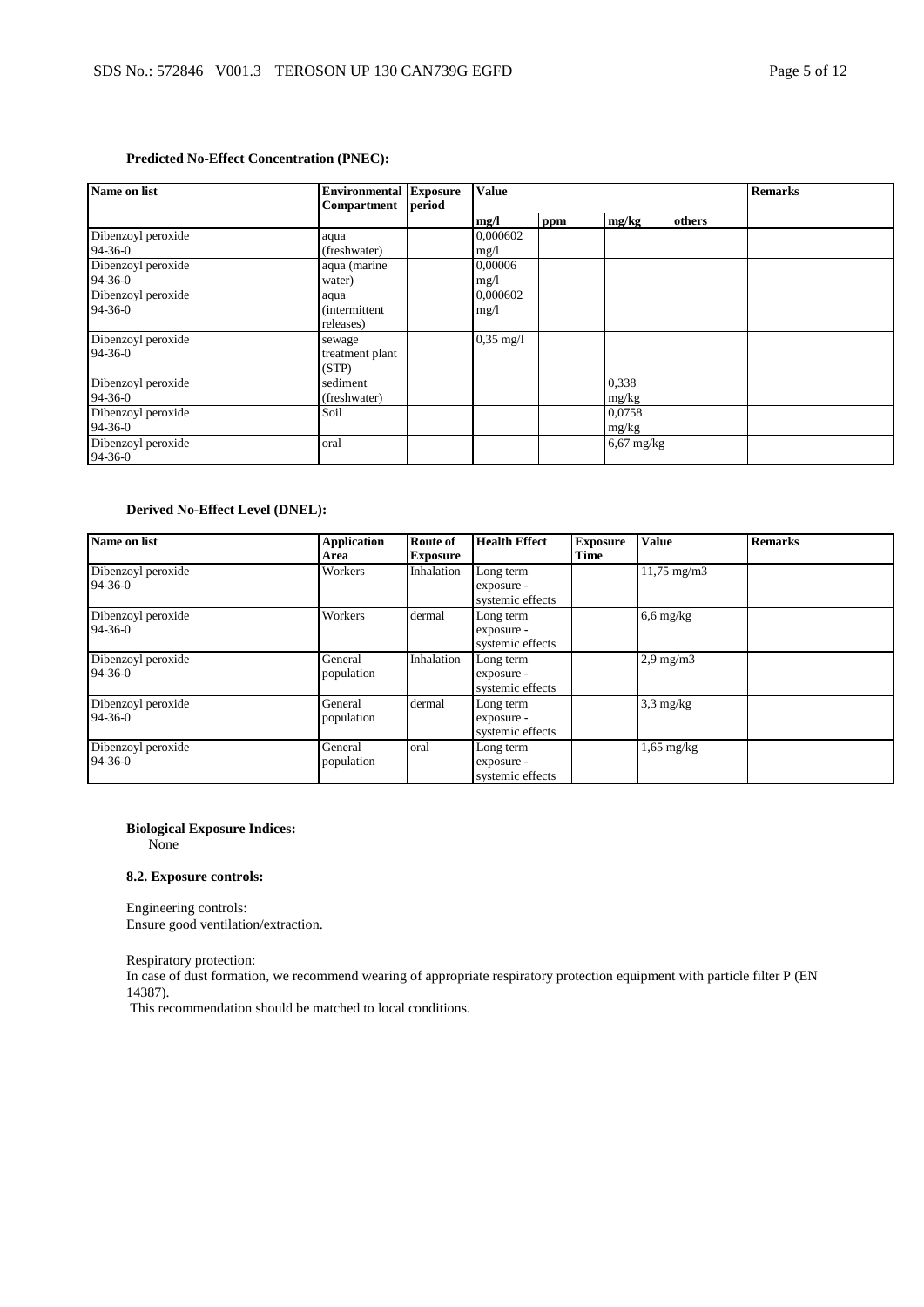#### Hand protection:

Chemical-resistant protective gloves (EN 374).

Suitable materials for short-term contact or splashes (recommended: at least protection index 2, corresponding to > 30 minutes permeation time as per EN 374):

nitrile rubber (NBR; >= 0.4 mm thickness)

Suitable materials for longer, direct contact (recommended: protection index 6, corresponding to > 480 minutes permeation time as per EN 374):

nitrile rubber (NBR; >= 0.4 mm thickness)

This information is based on literature references and on information provided by glove manufacturers, or is derived by analogy with similar substances. Please note that in practice the working life of chemical-resistant protective gloves may be considerably shorter than the permeation time determined in accordance with EN 374 as a result of the many influencing factors (e.g. temperature). If signs of wear and tear are noticed then the gloves should be replaced.

Eye protection: Goggles which can be tightly sealed. Protective eye equipment should conform to EN166.

Skin protection: Wear protective equipment. Protective clothing that covers arms and legs. Protective clothing should conform to EN 14605 for liquid splashes or to EN 13982 for dusts.

Advices to personal protection equipment:

Use only personal protection that's CE-labelled according to Directive 89/686/EEC (Europe) or to Regulation No. 819 of 19 August 1994 (Norway).

The information provided on personal protective equipment is for guidance purposes only. A full risk assessment should be conducted prior to using this product to determine the appropriate personal protective equipment to suit local conditions. Personal protective equipment should conform to the relevant EN standard.

### **SECTION 9: Physical and chemical properties**

## **9.1. Information on basic physical and chemical properties**

| Appearance                            | paste                              |
|---------------------------------------|------------------------------------|
|                                       |                                    |
|                                       | pasty                              |
|                                       | varied, according to               |
|                                       | coloration                         |
| Odor                                  | characteristic                     |
| Odour threshold                       | No data available / Not applicable |
| pH                                    | No data available / Not applicable |
| Melting point                         | No data available / Not applicable |
|                                       |                                    |
| Solidification temperature            | No data available / Not applicable |
| Initial boiling point                 | No data available / Not applicable |
| Flash point                           | No data available / Not applicable |
| <b>Evaporation</b> rate               | No data available / Not applicable |
| Flammability                          | No data available / Not applicable |
| <b>Explosive limits</b>               | No data available / Not applicable |
| Vapour pressure                       | No data available / Not applicable |
| Relative vapour density:              | No data available / Not applicable |
| Density                               | $1,1$ g/cm3                        |
| (20 °C (68 °F))                       |                                    |
| <b>Bulk density</b>                   | No data available / Not applicable |
| Solubility                            | No data available / Not applicable |
| Solubility (qualitative)              | Insoluble                          |
| $(23 °C (73.4 °F))$ ; Solvent: Water) |                                    |

Partition coefficient: n-octanol/water No data available / Not applicable Auto-ignition temperature No data available / Not applicable Decomposition temperature  $50 \degree C$  (122 °F)

Viscosity No data available / Not applicable Viscosity (kinematic) No data available / Not applicable Explosive properties No data available / Not applicable Oxidising properties No data available / Not applicable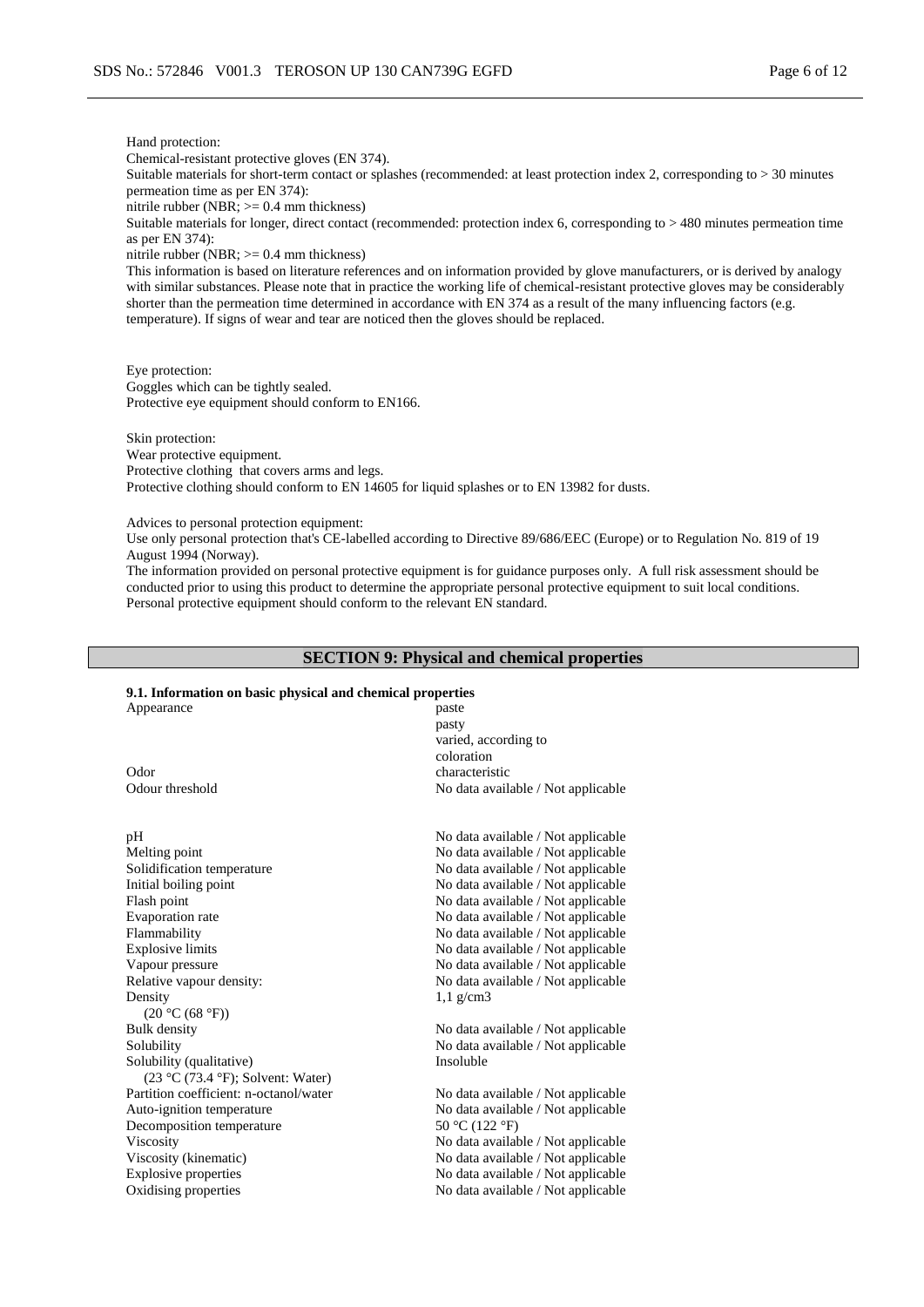### **9.2. Other information**

No data available / Not applicable

# **SECTION 10: Stability and reactivity**

### **10.1. Reactivity**

Reaction with reducing agents. Reaction with amines Reaction with strong acids. Reacts with alkalis. Heavy metals.

#### **10.2. Chemical stability**

Stable under recommended storage conditions.

### **10.3. Possibility of hazardous reactions**

See section reactivity

### **10.4. Conditions to avoid**

None if used for intended purpose.

### **10.5. Incompatible materials**

See section reactivity.

### **10.6. Hazardous decomposition products**

No decomposition if used according to specifications.

### **SECTION 11: Toxicological information**

### **11.1. Information on toxicological effects**

#### **Acute oral toxicity:**

The mixture is classified based on calculation method referring to the classified substances present in the mixture.

| <b>Hazardous substances</b> | <b>Value</b> | Value         | <b>Species</b> | Method        |
|-----------------------------|--------------|---------------|----------------|---------------|
| CAS-No.                     | type         |               |                |               |
| Dibenzoyl peroxide          | LD50         | $5.000$ mg/kg | rat            | not specified |
| $94 - 36 - 0$               |              |               |                |               |

### **Acute dermal toxicity:**

No data available.

#### **Acute inhalative toxicity:**

The mixture is classified based on calculation method referring to the classified substances present in the mixture.

| <b>Hazardous substances</b><br>CAS-No. | <b>Value</b><br>tvpe | Value                | <b>Test atmosphere   Exposure</b> | time | <b>Species</b> | Method        |
|----------------------------------------|----------------------|----------------------|-----------------------------------|------|----------------|---------------|
| Dibenzoyl peroxide                     | LC50                 | $-24.3 \text{ mg}/1$ | vapour                            | 4 h  | rat            | not specified |
| $94 - 36 - 0$                          |                      |                      |                                   |      |                |               |

#### **Skin corrosion/irritation:**

No data available.

### **Serious eye damage/irritation:**

No data available.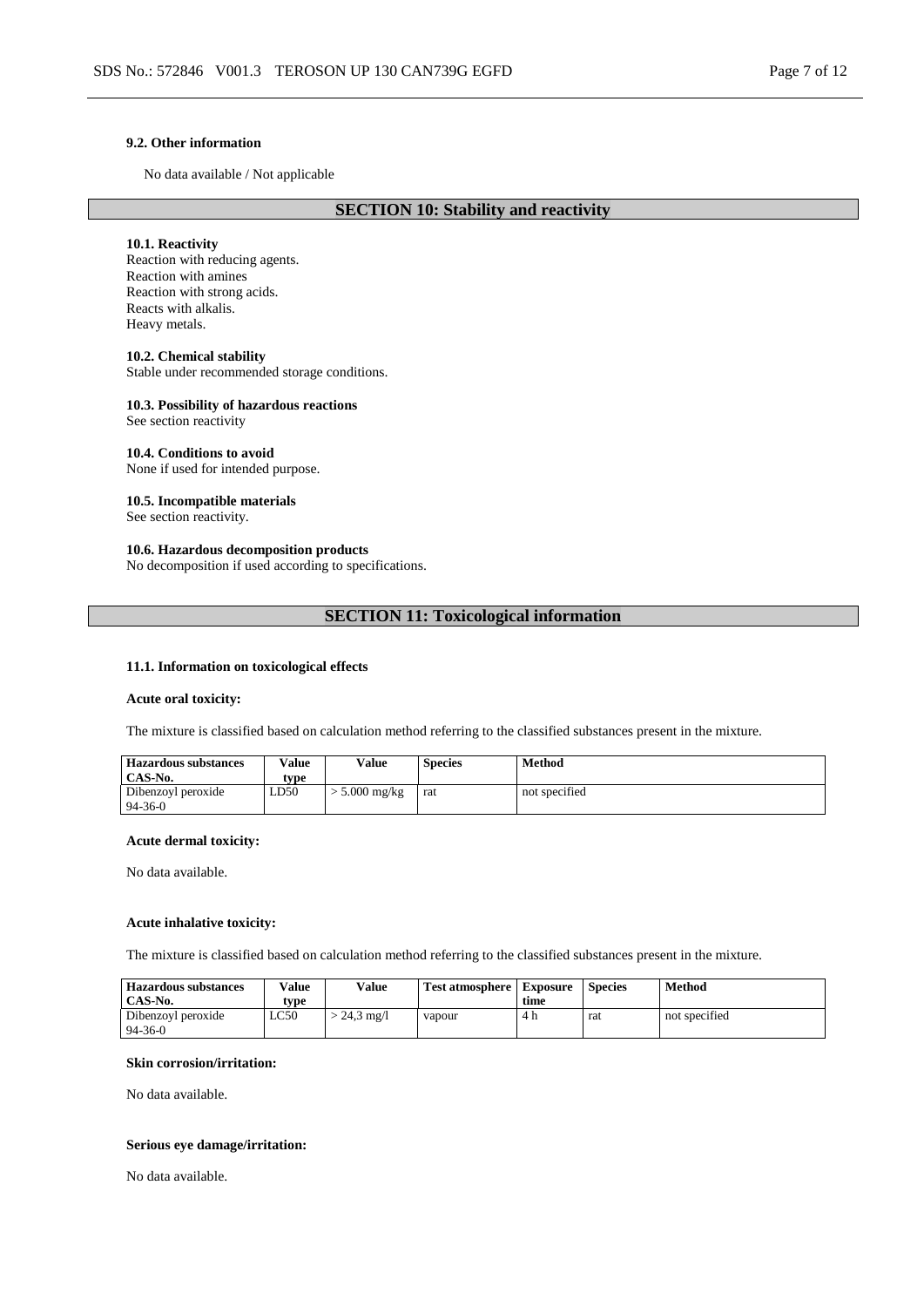### **Respiratory or skin sensitization:**

The mixture is classified based on threshold limits referring to the classified substances present in the mixture.

| <b>Hazardous substances</b><br>CAS-No. | <b>Result</b> | <b>Test type</b>                      | <b>Species</b> | <b>Method</b>                                                      |
|----------------------------------------|---------------|---------------------------------------|----------------|--------------------------------------------------------------------|
| Dibenzoyl peroxide<br>$94 - 36 - 0$    | sensitising   | Mouse local lymphnode<br>assay (LLNA) | mouse          | OECD Guideline 429 (Skin Sensitisation:<br>Local Lymph Node Assay) |

### **Germ cell mutagenicity:**

No data available.

# **Carcinogenicity**

No data available.

# **Reproductive toxicity:**

No data available.

# **STOT-single exposure:**

No data available.

# **STOT-repeated exposure::**

No data available.

### **Aspiration hazard:**

No data available.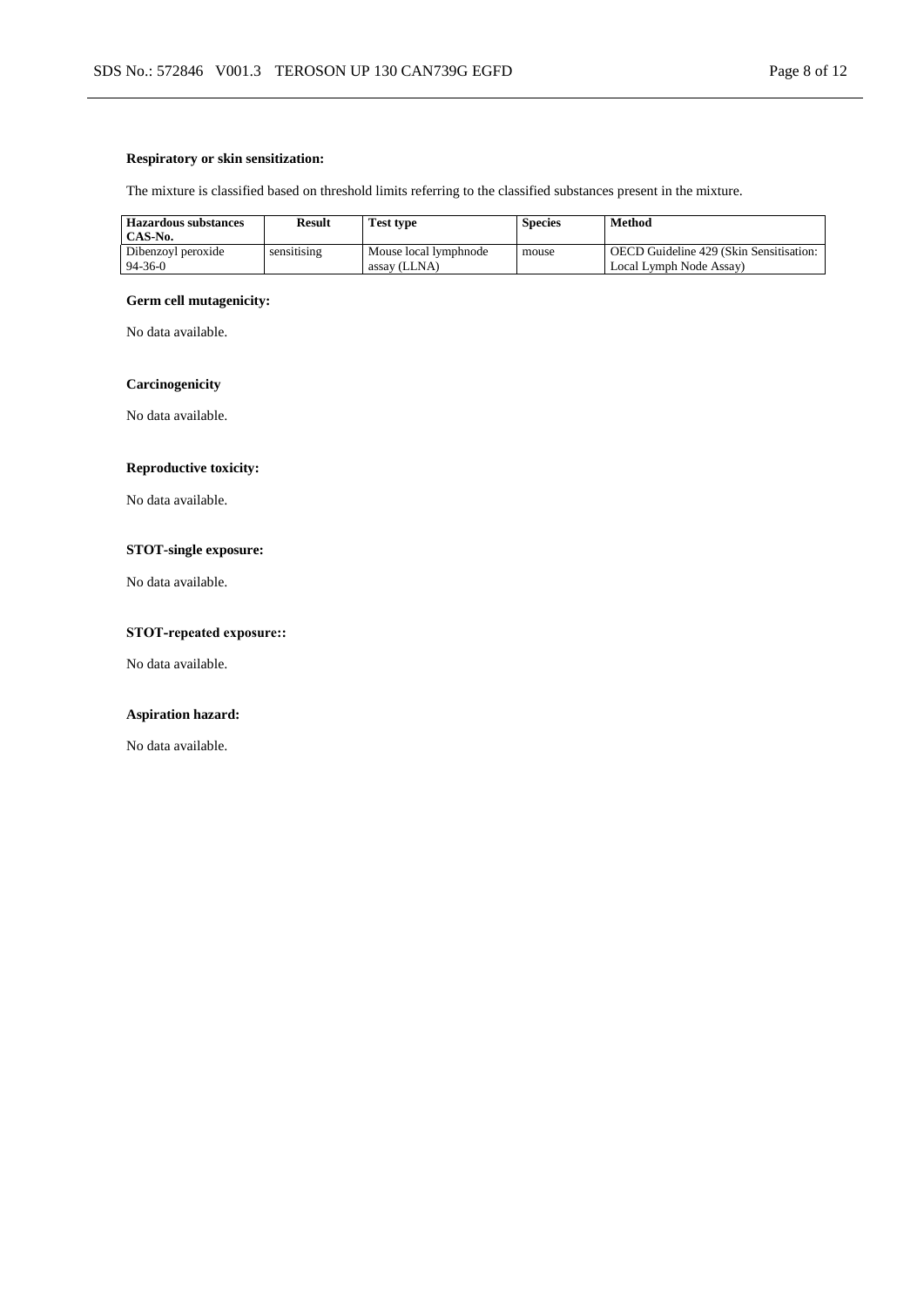# **SECTION 12: Ecological information**

#### **General ecological information:**

Do not empty into drains, soil or bodies of water.

#### **12.1. Toxicity**

#### **Toxicity (Fish):**

The mixture is classified based on calculation method referring to the classified substances present in the mixture.

| Value     | <b>Exposure time Species</b> | Method                                                   |
|-----------|------------------------------|----------------------------------------------------------|
|           |                              |                                                          |
| 0.06 mg/l | 96 h                         | <b>OECD</b> Guideline 203 (Fish.<br>Acute Toxicity Test) |
|           |                              | Oncorhynchus mykiss                                      |

#### **Toxicity (Daphnia):**

The mixture is classified based on calculation method referring to the classified substances present in the mixture.

| <b>Hazardous substances</b>         | Value | Value               | <b>Exposure time Species</b> |               | Method                                                                   |
|-------------------------------------|-------|---------------------|------------------------------|---------------|--------------------------------------------------------------------------|
| CAS-No.                             | type  |                     |                              |               |                                                                          |
| Dibenzoyl peroxide<br>$94 - 36 - 0$ | EC50  | $0.11 \text{ mg}/1$ | 48 h                         | Daphnia magna | <b>OECD</b> Guideline 202<br>(Daphnia sp. Acute)<br>Immobilisation Test) |

#### **Chronic toxicity to aquatic invertebrates**

The mixture is classified based on calculation method referring to the classified substances present in the mixture.

| <b>Hazardous substances</b><br>CAS-No. | Value<br>type | Value                 | <b>Exposure time Species</b> |               | Method                    |
|----------------------------------------|---------------|-----------------------|------------------------------|---------------|---------------------------|
| Dibenzoyl peroxide                     | EC10          | $0.001 \text{ m}$ g/l | 21 d                         | Daphnia magna | OECD 211 (Daphnia)        |
| $94 - 36 - 0$                          |               |                       |                              |               | magna, Reproduction Test) |

#### **Toxicity (Algae):**

The mixture is classified based on calculation method referring to the classified substances present in the mixture.

| <b>Hazardous substances</b>         | Value | Value                | <b>Exposure time Species</b> |                                                           | <b>Method</b>           |
|-------------------------------------|-------|----------------------|------------------------------|-----------------------------------------------------------|-------------------------|
| CAS-No.                             | type  |                      |                              |                                                           |                         |
| Dibenzoyl peroxide<br>$94 - 36 - 0$ | ErC50 | $0.071 \text{ mg}/1$ | 72 h                         | Pseudokirchneriella subcapitata OECD Guideline 201 (Alga, | Growth Inhibition Test) |
| Dibenzoyl peroxide<br>$94 - 36 - 0$ | NOEC  | $0.02 \text{ m}$ g/l | 72 h                         | Pseudokirchneriella subcapitata OECD Guideline 201 (Alga, | Growth Inhibition Test) |

#### **Toxicity to microorganisms**

The mixture is classified based on calculation method referring to the classified substances present in the mixture.

| <b>Hazardous substances</b> | Value | Value   | <b>Exposure time Species</b> | Method                              |
|-----------------------------|-------|---------|------------------------------|-------------------------------------|
| CAS-No.                     | tvpe  |         |                              |                                     |
| Dibenzoyl peroxide          | EC 50 | 35 mg/l |                              | OECD Guideline 209                  |
| 94-36-0                     |       |         |                              | (Activated Sludge,                  |
|                             |       |         |                              | <b>Respiration Inhibition Test)</b> |

### **12.2. Persistence and degradability**

| <b>Hazardous substances</b> | <b>Result</b>         | <b>Test type</b> | <b>Degradability</b> | Exposure | Method                          |
|-----------------------------|-----------------------|------------------|----------------------|----------|---------------------------------|
| CAS-No.                     |                       |                  |                      | time     |                                 |
| Dibenzoyl peroxide          | readily biodegradable | aerobic          | 71 %                 | 28 d     | OECD Guideline 301 D (Ready     |
| $94 - 36 - 0$               |                       |                  |                      |          | Biodegradability: Closed Bottle |
|                             |                       |                  |                      |          | Test)                           |

### **12.3. Bioaccumulative potential**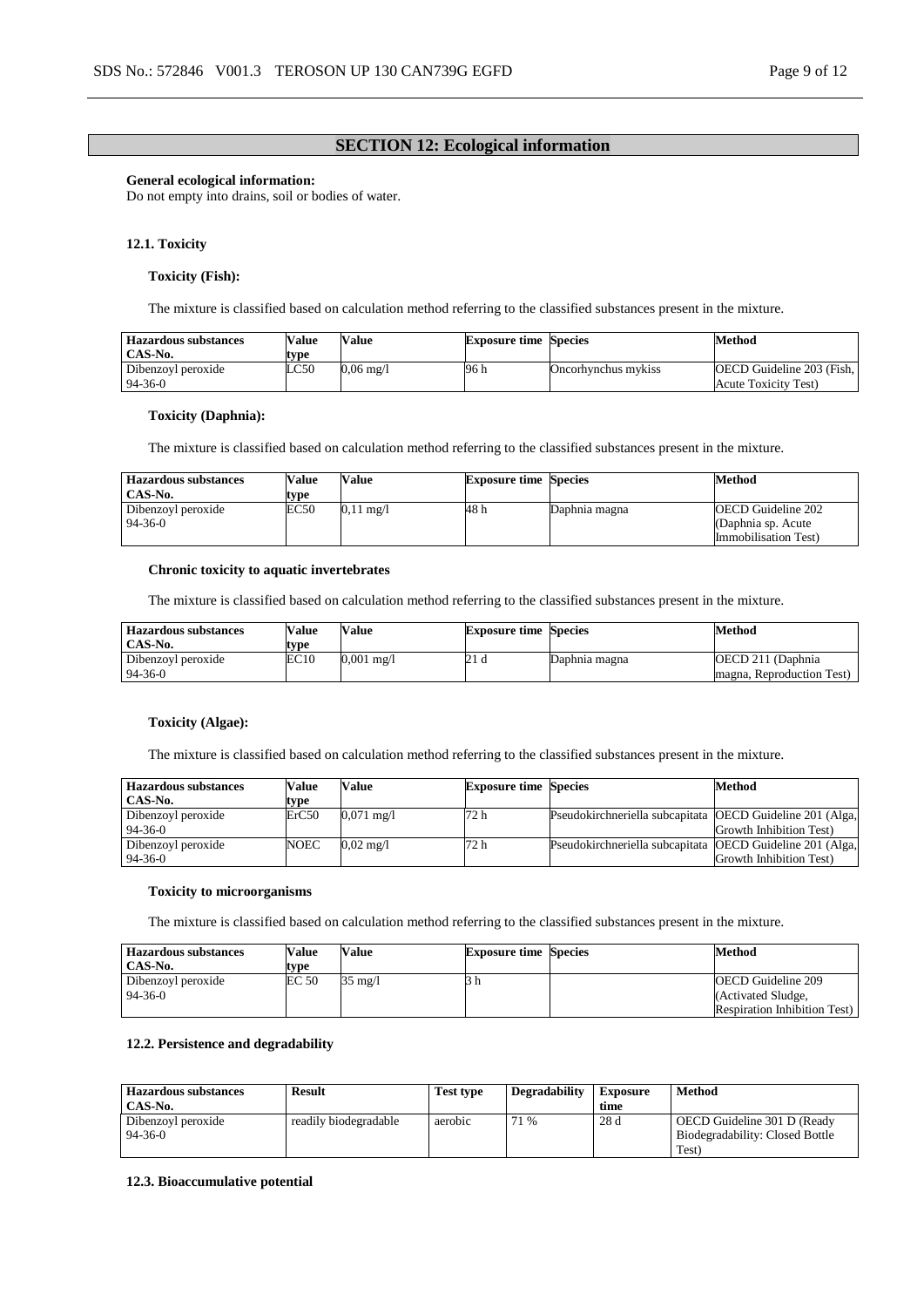| <b>Hazardous substances</b><br>CAS-No. | <b>Bioconcentratio</b><br>n factor (BCF) | Exposure time | <b>Temperature</b> | <b>Species</b> | <b>Method</b>                                          |
|----------------------------------------|------------------------------------------|---------------|--------------------|----------------|--------------------------------------------------------|
| Dibenzoyl peroxide<br>$94 - 36 - 0$    | 66.6                                     |               |                    | fish           | OECD Guideline 305<br>(Bioconcentration: Flow-through) |
|                                        |                                          |               |                    |                | Fish Test)                                             |

### **12.4. Mobility in soil**

| <b>Hazardous substances</b> | LogPow       | <b>Temperature</b> | Method                                                              |
|-----------------------------|--------------|--------------------|---------------------------------------------------------------------|
| CAS-No.                     |              |                    |                                                                     |
| Dibenzoyl peroxide          | . . <u>.</u> | $22^{\circ}$ C     | OECD Guideline 117 (Partition Coefficient (n-octanol / water), HPLC |
| $94-36-0$                   |              |                    | Method)                                                             |

### **12.5. Results of PBT and vPvB assessment**

| <b>Hazardous substances</b><br>CAS-No. | PBT / vPvB                                                                           |
|----------------------------------------|--------------------------------------------------------------------------------------|
| Dibenzoyl peroxide                     | Not fulfilling Persistent, Bioaccumulative and Toxic (PBT), very Persistent and very |
| 94-36-0                                | Bioaccumulative (vPvB) criteria.                                                     |

#### **12.6. Other adverse effects**

No data available.

# **SECTION 13: Disposal considerations**

#### **13.1. Waste treatment methods**

Product disposal:

In consultation with the responsible local authority, must be subjected to special treatment.

Waste code

The valid EWC waste code numbers are source-related. The manufacturer is therefore unable to specify EWC waste codes for the articles or products used in the various sectors. The EWC codes listed are intended as a recommendation for users. We will be happy to advise you. 080409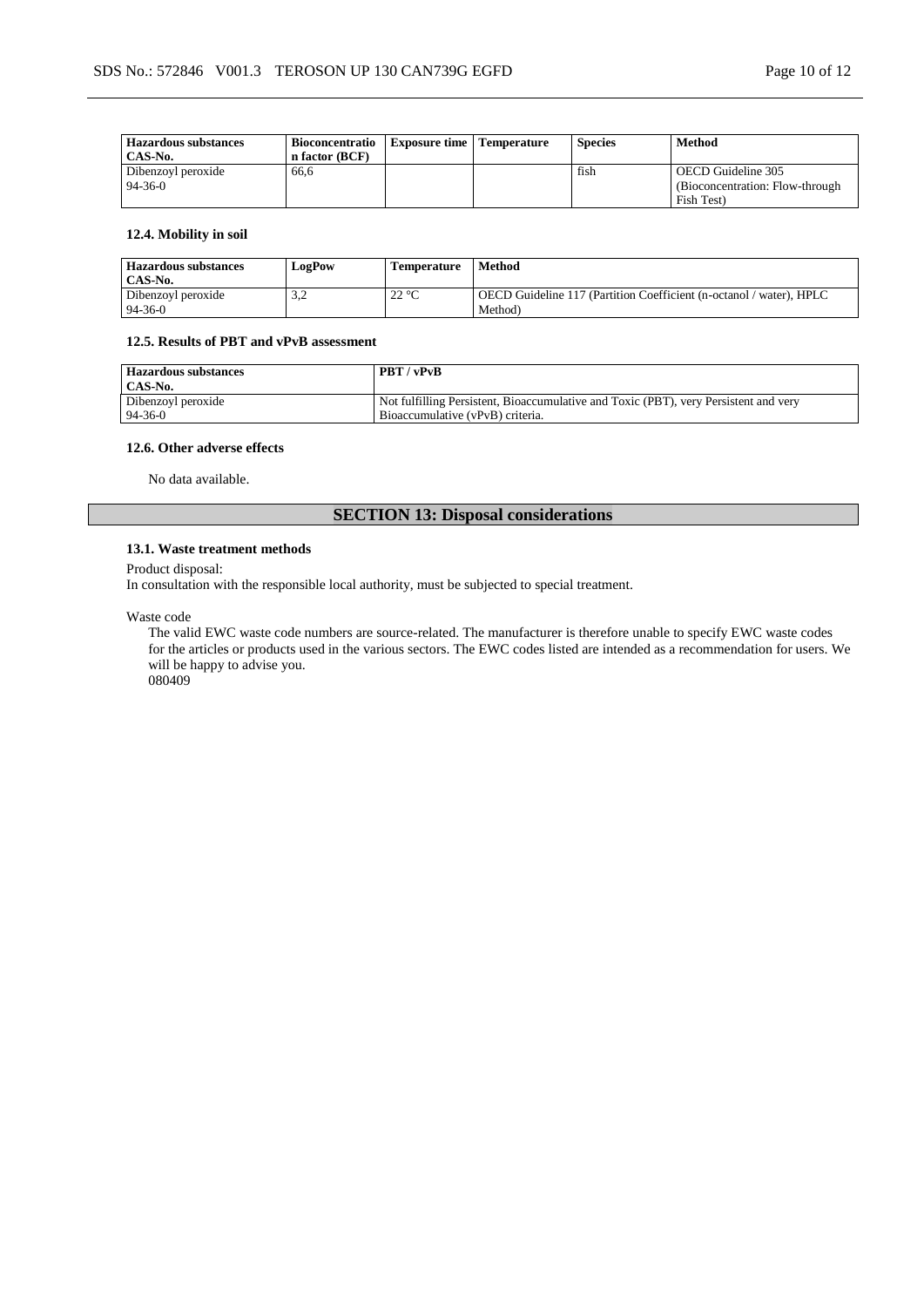# **SECTION 14: Transport information**

#### **14.1. UN number**

| ADR<br><b>RID</b><br><b>ADN</b> | 3108<br>3108<br>3108 |
|---------------------------------|----------------------|
| <b>IMDG</b>                     | 3108                 |
| <b>IATA</b>                     | 3108                 |

### **14.2. UN proper shipping name**

| ADR        | ORGANIC PEROXIDE TYPE E, SOLID (DIBENZOYL PEROXIDE) |
|------------|-----------------------------------------------------|
| RID        | ORGANIC PEROXIDE TYPE E. SOLID (DIBENZOYL PEROXIDE) |
| <b>ADN</b> | ORGANIC PEROXIDE TYPE E, SOLID (DIBENZOYL PEROXIDE) |
| IMDG.      | ORGANIC PEROXIDE TYPE E, SOLID (DIBENZOYL PEROXIDE) |
| IATA       | Organic peroxide type E, solid (Dibenzoyl peroxide) |

### **14.3. Transport hazard class(es)**

| 5.2          |
|--------------|
| 5.2          |
| 5.2          |
| 5.2          |
| $5.2$ (HEAT) |
|              |

### **14.4. Packing group**

ADR RID ADN IMDG IATA

### **14.5. Environmental hazards**

| <b>Environmentally Hazardous</b> |
|----------------------------------|
| <b>Environmentally Hazardous</b> |
| <b>Environmentally Hazardous</b> |
| Marine pollutant                 |
| not applicable                   |
|                                  |

### **14.6. Special precautions for user**

| ADR         | not applicable  |
|-------------|-----------------|
|             | Tunnelcode: (D) |
| RID         | not applicable  |
| ADN         | not applicable  |
| <b>IMDG</b> | not applicable  |
| <b>IATA</b> | not applicable  |

When transporting as a set (component A and B) then the following dangerous good classification is used: UN 3269 Polyester resin kit, 3, III.

# **14.7. Transport in bulk according to Annex II of Marpol and the IBC Code**

0 %

not applicable

# **SECTION 15: Regulatory information**

**15.1. Safety, health and environmental regulations/legislation specific for the substance or mixture**

VOC content